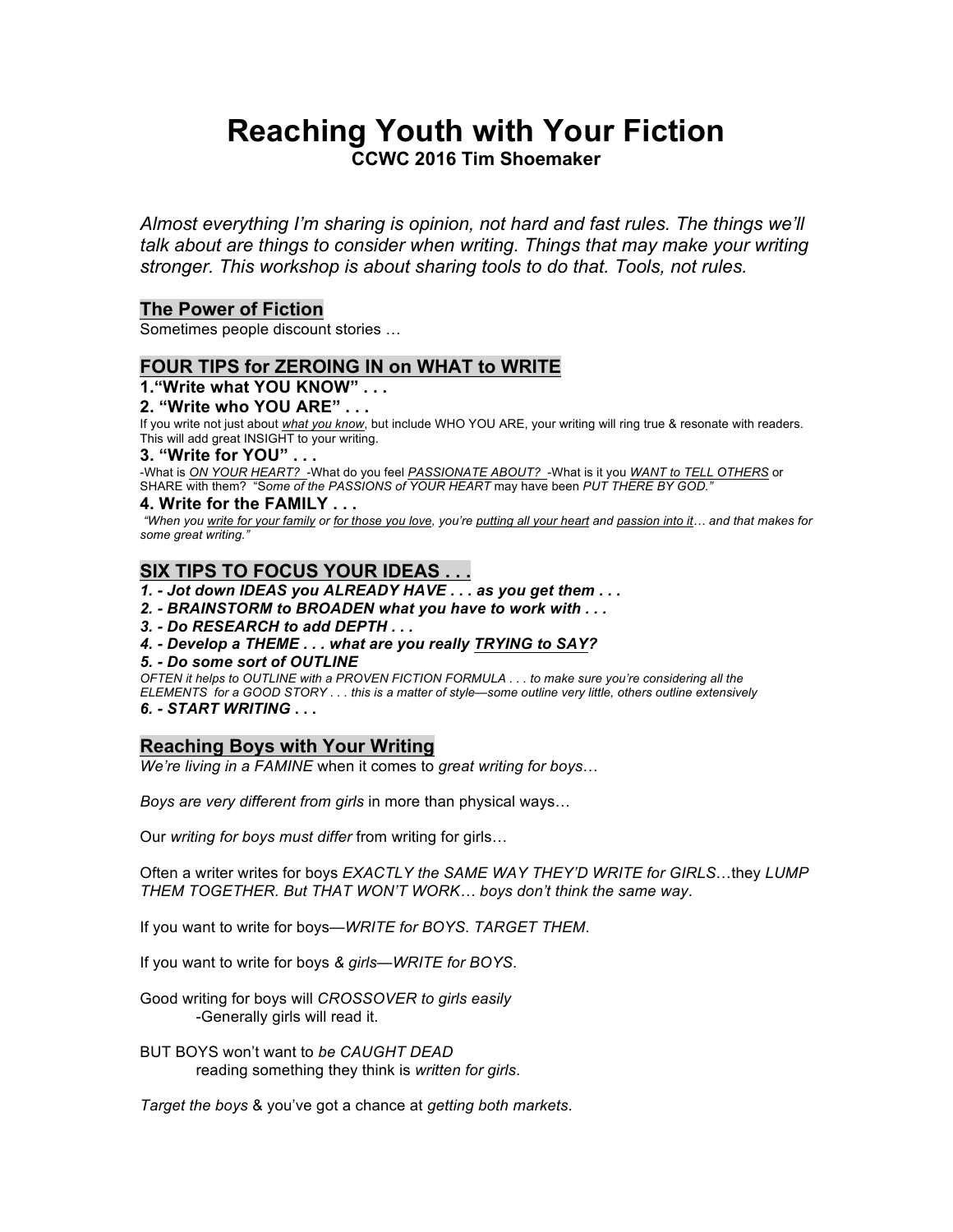WORDS are a BROAD WAVELENGTH/channel OF COMMUNICATION for GIRLS

AGGRESSION is a BROAD WAVELENGTH/channel OF COMMUNICATION for BOYS

BOYS are HAMMERS… and HAMMERS are ROUGH…

*Girls can be MORE SOPHISTICATED* when it comes to *COMMUNICATION*.

*BOYS are NOT SO SOPHISTICATED with COMMUNICATION*

*BOYS are MORE PHYSICAL*…

*BOYS are DOERS…*

*BOYS DON'T WANT TO SHOW FEAR*

Boys *want to be perceived* as being MORE GROWN UP *than they feel inside. The POWER OF THE GROUP is a HUGE FACTOR on boys*

## *The Gotta Haves* 10 essential elements when writing for boys

## **1. Great cover**

-The *FIRST THING* a boy is going to look at *is the COVER*.

## **2. White space**

-The *SECOND THING* a boy may look at is *how much text* is on a page.

### **3. Powerful Opening**

-*Not the first page*-… but the first line… and PARAGRAPH

### **4. Action**

-Boys need *something GOING ON* or *ABOUT to HAPPEN* if you're going to hold their attention.

# **5. Show the Story— and from the Character's POV**

-You *don't want to TELL a story*, *you want to SHOW it*.

## **6. Likeable Main Character**

-If they don't *QUICKLY IDENTIFY* with *the main character*, if *they don't like him*, *what happens?* 

## **7. A Clear Goal**

-What does the character want—*bad*?

## **8. Strong conflict**

-WHAT or WHO is going to *GET IN HIS WAY… MAKING IT TOUGHER THAN EVER to ATTAIN HIS GOAL?*

## **9. Cliffhangers**

-If you're writing a book, *you want your chapters to end with something* that will make them *want to TURN the PAGE*, *not CLOSE the BOOK*.

## **10. Short chapters**

-If you're writing a book, *short chapters may not be essential, but they're a really good idea.*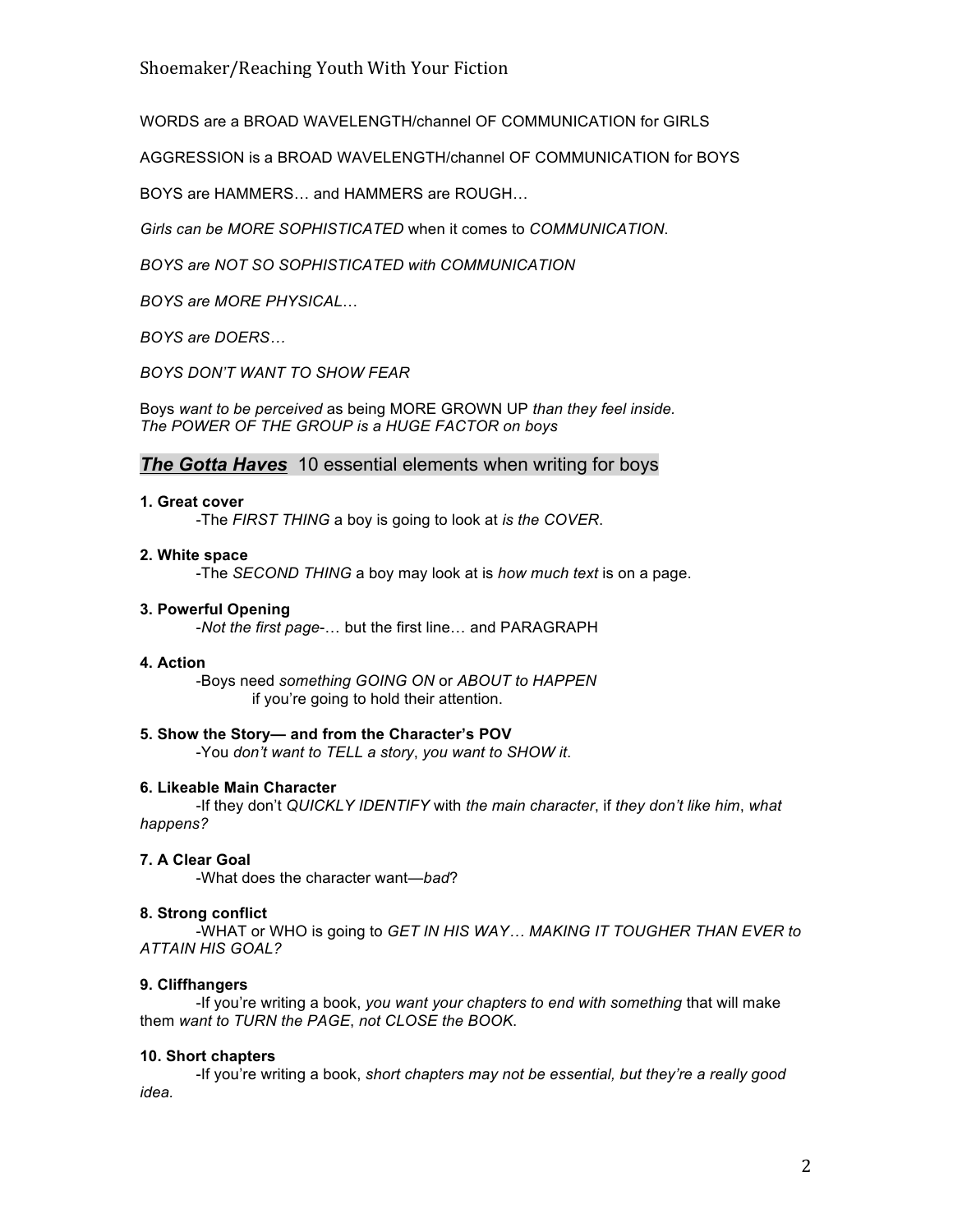## *The Kisses of Death* 10 areas to avoid when writing for boys

## **1. Kisses**

*-Lose the romance* if writing for MIDDLE GRADE BOYS.

## **2. Preachy**

-Using *a portion of a sermon* your character hears . . . or a *"timely" word from a youth pastor* that amazingly *addresses their problem* can *seem manipulating*.

## **3. Flawless Characters**

-You want your readers to relate to the main character in your story, not be INTIMIDATED by HIM.

## **4. Model Material**

-This is a *HUGE FAULT with FICTION for ADULTS*, and sadly, *many writers do it when WRITING for KIDS*.

## **5. Protagonist Too Young**

-They tend to *LOOK UP to OLDER BOYS*. They *try to ACT OLDER than THEY ARE*. They *DREAM about what they'll do* when *they're older*. So, if you're writing for 10-12 year old boys, *give them a protagonist that is 13,* one they can look up to and accept easier.

## **6. Problems Solved by Others**

-In most cases, *the book WON'T be TRULY SATISFYING if the problem is NOT solved by the protagonist.* 

## **7. Unreal**

-If the *situation is JUST TOO BIZARRE*, too unbelievable, you *cause the reader to COME BACK to REALITY*.

-If they think, *"This could never happen,"* you've just hurt the chance of them finishing the book or *you may have limited its impact if they do.*

-Yes, it's "just a story", *but to the reader it must stay real*.

### **8. Too much Description and Detail**

-The *descriptions you slave over*, thinking they will bring the book to life are more *likely going to be the death of your story if you overdo it.* 

### **9. Unfamiliar Words and Phrases**

-When you use *WORDS BOYS DON'T UNDERSTAND*, or *terminology that is TOO DATED*, you can lose your reader.

### **10. Avoid slang, trendy words, cliché's**

It can be very *REGIONAL*—apply to one area of the country, *leaving other areas of the country CONFUSED*. It also tends to *CHANGE TOO QUICKLY*.

## *3 TRAPS WOMEN must AVOID when WRITING for BOYS*

## *1. MAKING BOY CHARACTERS TOO GIRLY.*

*-They COMMUNICATE TOO WELL. -They RELATE TOO WELL. You're MAKING BOYS the way you WISH THEY WOULD BE… not the way they really are.*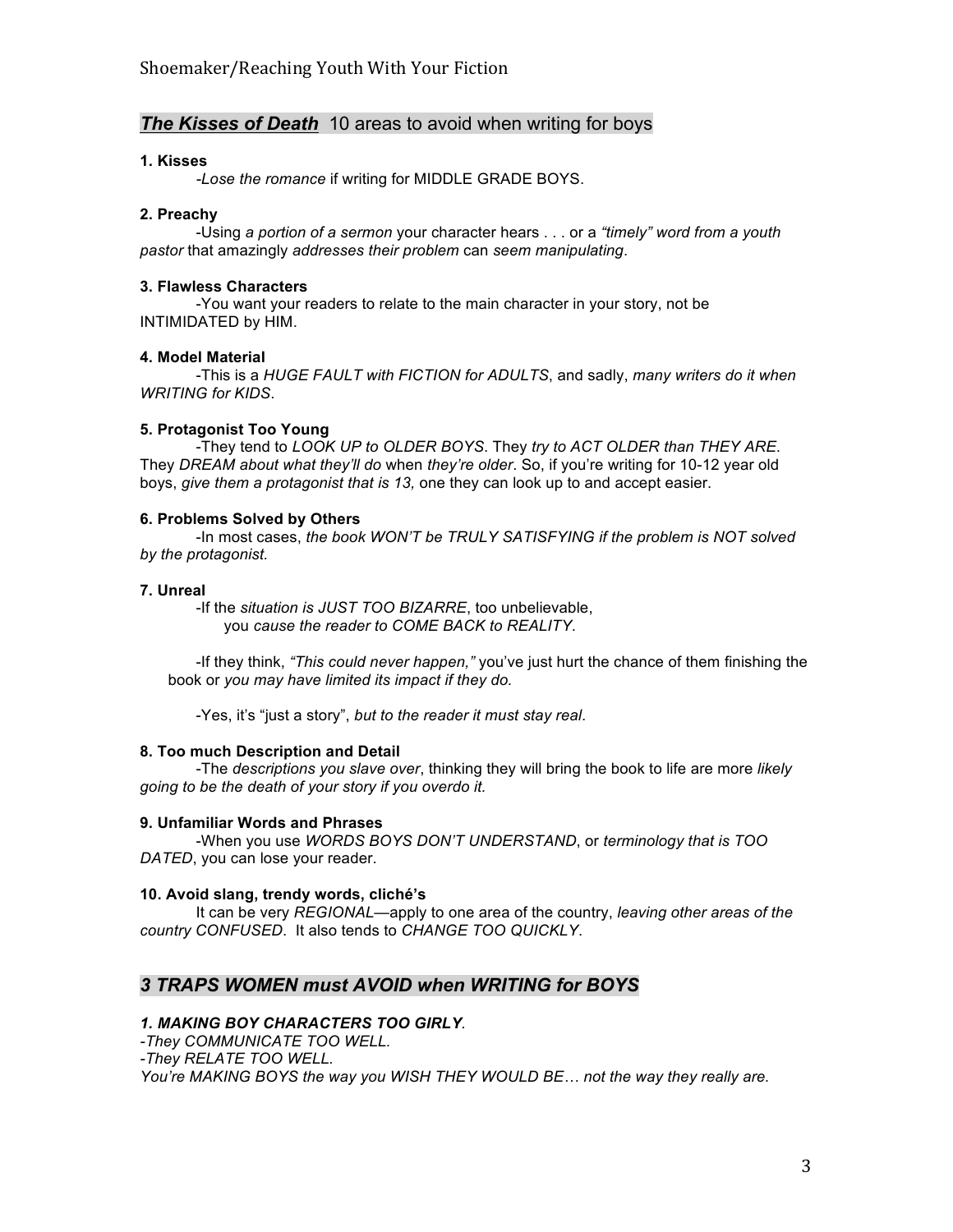## *2. MAKING THE BOYS TOO STEREOTYPICAL.*

*Always LIKING GROSS THINGS. Sure, some boys like gross things… but that is more juvenile.*

## *3. Deep down THINKING BOYS HAVE IT EASIER than GIRLS.*

-The truth is *EACH GENDER has their own set of hardships*. -What you *BELIEVE DEEP DOWN will COME OUT in your writing*…

## **MY PERSPECTIVE when WRITING for BOYS**

If you think of kids as JUST KIDS… *YOU'RE IN FOR TROUBLE.* IF YOU THINK of THEM as Kids… your writing will take on the *TONE of a PARENT*.

### **HERE'S HOW I THINK of KIDS…**

-I think that they're just about *AS SMART AS ME*… *and SMARTER in some ways*. (math… technology)

-BUT they're *MORE IMPULSIVE.*

-AND their *JUDGMENT* isn't always so good… and they make BAD DECISIONS as a result. -THEY ARE SMART… but *not nearly as EXPERIENCED as I am*.

-With their *LIMITED EXPERIENCE and LACK of JUDGMENT* they *LACK WISDOM*.

## *Boys need good writing***.**

-They *need to be SHOWN THINGS ABOUT LIFE through the experiences of your characters…* -They need to be shown *how to COPE with complicated life*.

-They need to be shown *what it means to MATURE*.

-They need to be shown how to *PERSEVERE through hardship*,

-They need to learn how to *GROW in their faith*.

-They need to be *WARNED about TRAPS IN LIFE*… and INSPIRED TO AVOID THEM.

-They need to be shown what it means *to BECOME a MAN*…by GOD'S DEFINITION.

*Writing for boys*, is a very *WORTHY* and *NOBLE GOAL*.

LETS *write in a way so that THEY'LL WANT to READ IT . . . so they'll get the MESSAGE God has PLACED in OUR HEARTS*!

## *CHARACTERIZATION*

The characters we CREATE are going to be CRITICAL to the success of our story. Unless our readers find a reason to LIKE our main character, they really WON'T CARE WHAT HAPPENS TO THEM. If they don't truly care what happens to them, they probably WON'T KEEP READING YOUR STORY.

## **19 Tips to Build Stronger Characters**

### **1. LOOK IN THE MIRROR**

Include elements of YOU in your characters. -Your PASSIONS. -Your OPINIONS. -Your FEARS. -Your SECRETS. -Your EMOTIONS. -Your HABITS, FLAWS, STRENGTHS, etc.

### **2. LOOK IN THE FAMILY ALBUM**

You know family. RECREATE them to use in your stories. Not intact or whole—but elements of them. Apply the same principle to friends, co-workers, etc. -Their little TICS. -The THINGS THEY SAY— and the WAY THEY SAY IT. -FACIAL EXPRESSIONS. -The way they ACT and REACT. -Their PERSONALITY. -The way they DRESS. -The way they THINK. This will help you make your characters more real. It will help you—"Okay, what would Uncle Jack do if *that* happened?"

### **3. OBITUARIES**

Reading summaries of people's lives may spark an idea for a colorful character.

### **4. WRITE A LETTER**

Ask your character a question, and let them write their response. You'll get to know your character—and find out QUIRKS about them that you never knew. This will help you build a profile of your character. You'll get to UNDERSTAND your character—why they do what they do.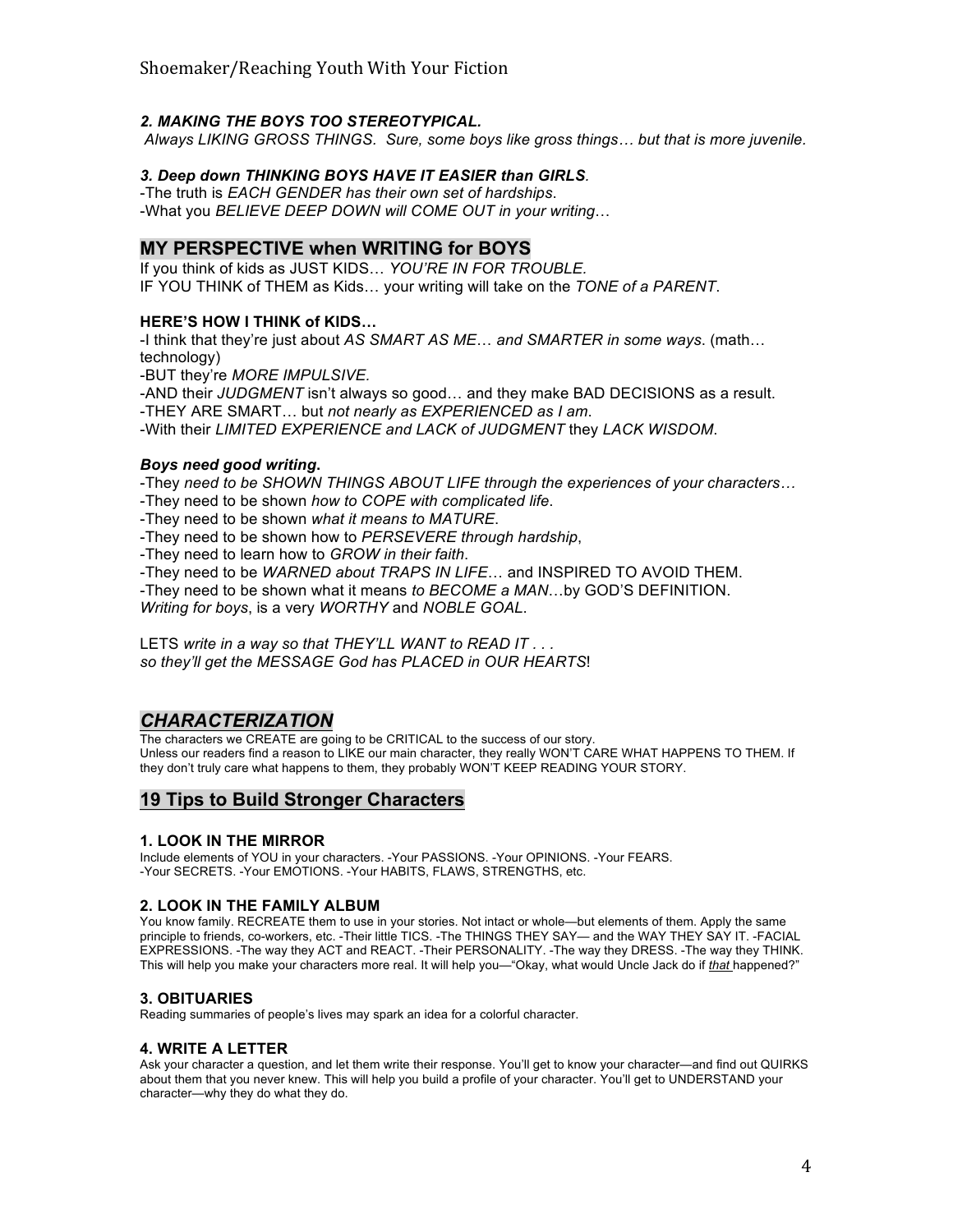## **5. PICK UP BOOKS ON CHARACTERIZATION**

They'll go through all kind sorts of helpful things …Lists of facial features, habits, etc. This is where SOME PEOPLE START. It should be the END POINT, in my opinion. Start with someone real—or a compilation of real people. Then use a book like this to give them a makeover—a new look.

#### **6. CHARACTERS NEED TO BE LIKEABLE**

If readers don't like your main character—they won't care what happens to them. If they don't care what happens to them, all the things you do to try to add TENSION and CONFLICT won't fully work. The reader doesn't really care how bad life gets for them. They probably won't finish your book—and neither will an editor.

#### **7. SHOW YOUR CHARACTER … DON'T TELL**

Don't tell us what your character is like or what they look like. Show us. Put them in action and let the reader draw their own conclusions. -Show how he reacts with the neighbor kid. -Show how he treats his dog, or his mom, etc.

#### **8. CHARACTERS NEED FLAWS**

They can't be perfect. I think the flaws should be big enough, that if unchecked, they could destroy them. We all have them. But we use self-control to keep them in line. And we have the Holy Spirit to help change our heart. *GOOD GUYS CAN'T BE ALL GOOD. THEY MUST HAVE THE CAPACITY FOR BAD.*

#### **9. CHARACTERS NEED STRENGTHS**

Everybody has strengths. Don't settle for cliché. (great looks, athletic ability, etc.) Go deeper. Go for strength of character. A strong sense of loyalty, honesty, etc. If you write fantasy—consider NOT giving your character a magic sword, a special ability, etc. In my opinion, once you give your character something like that—your book has taken one step away from being able to truly impact the reader. It has taken a step closer to just entertaining them.

#### **10. STAY TRUE TO YOUR CHARACTER**

Be sure the things your character says and does are the things your CHARACTER would really DO and SAY.

#### **11. FORCE YOUR CHARACTER TO DO THE UNTHINKABLE**

What is something your character would NEVER do or say? How can you put them in a *position where they MUST DO IT?* The character still RINGS TRUE, but you will put them in CONFLICT that the reader can totally IDENTIFY (and sympathize) with.

#### **12. GIVE YOUR CHARACTER A STRONG GOAL, DESIRE, or NEED**

So strong—it will be believable that he KEEPS FIGHTING to get there.

#### **13. GIVE YOUR CHARACTER OPPOSITION/OBSTACLES STRONGER THAN HE/SHE IS**

However strong your character's drive is to get the goal, the opposition must be that much stronger.

#### **14. GIVE YOUR CHARACTER AN INNER GOAL OR DESIRE**

This is goal not so obvious. You may not even see it at first. But as you write, often you find there is a deeper need that the character has that they aren't even aware of. At the end of the story, you must bring resolution to both the *obvious goal*—attained or unattained. And you must bring resolution to the *inner goal*—and the most satisfying endings happen when they at least attain their inner goal.

#### **15. GIVE YOUR CHARACTER A CHANCE TO GROW**

Your character needs to CHANGE, GROW, DEVELOP, MATURE, or LEARN in some way that will be satisfying to the leader. -A NEW UNDERSTANDING. -A CHANGE of HEART.

#### **16. BAD GUYS HAVE MOMS**

Don't let your bad guys be so BAD, so VILLAINOUS, that they appear stereotypical. Bad guys have moms who found something to love in them. So give them some REDEEMING QUALITIES.

#### **17. DON'T LET YOUR LEAD CHARACTER BE A WIMP**

We can't respect wimps. We don't want to be one. So if you want readers to like your character, or aspire to be like your character—don't let them be a wimp. Or if they are a wimp, don't let them stay there long.

### **18. CAREFUL OF THE CUTOUTS**

Some like to select and cut pictures out of magazines, newspapers, photos on the internet—so they have a photo of their character to look at. This can be helpful—but use caution. Often people pick the BEAUTIFUL PEOPLE. The handsome, chiseled men. The gorgeous, shapely woman. Instead, pick the average person.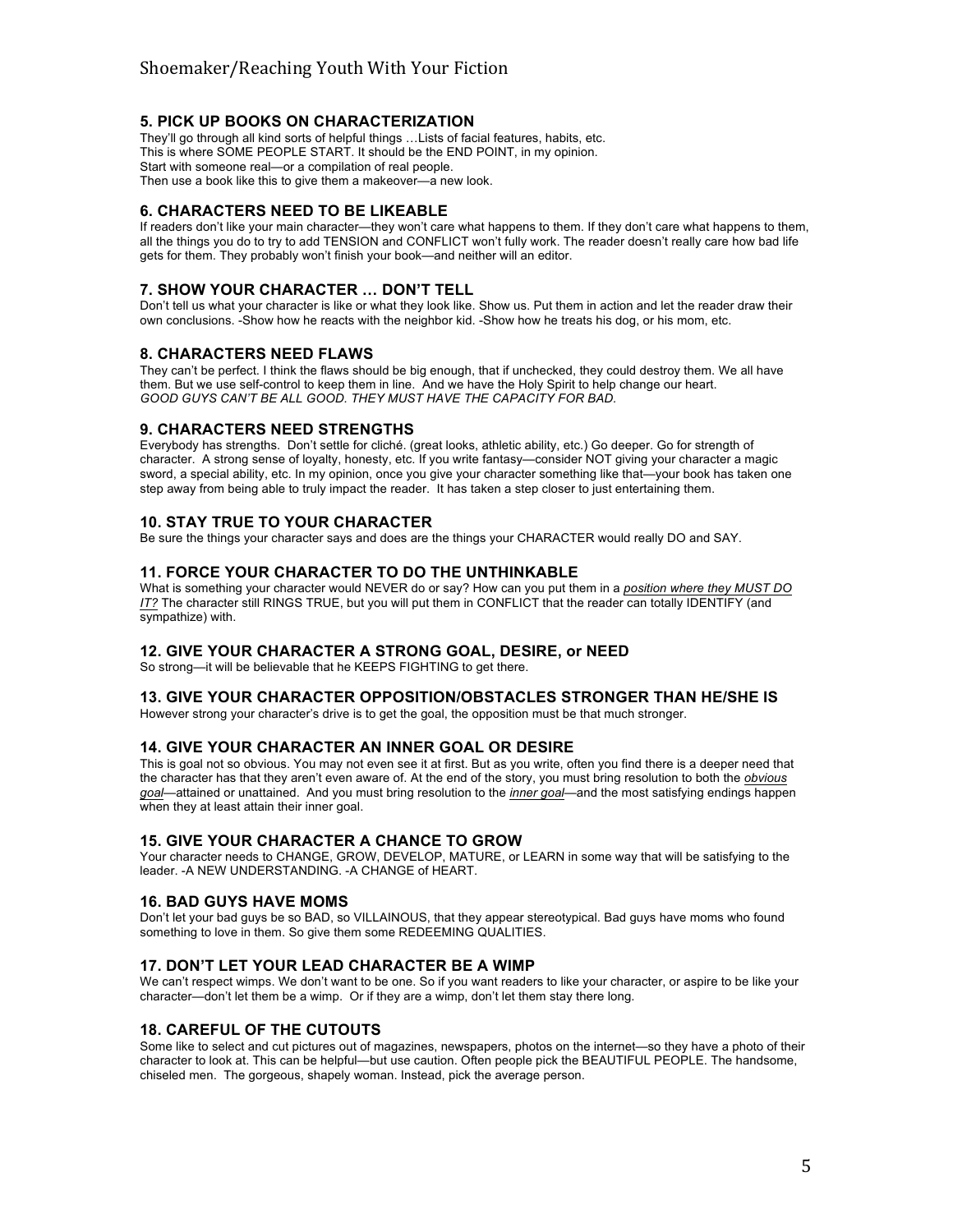### **19. RESIST THE URGE TO BECOME A CHRISTIAN NAZI**

*"The Nazi's horrified the world with their desire to make a super race … and writers have been doing it with their protagonists ever since."* 

This is a HUGE FAULT with many writers—Christians, too. The main character doesn't have to be MODEL MATERIAL. BOYS DON'T NEED TO BE …BLONDE HAIR, BLUE EYES, BIG, STRONG, and HANDSOME. GIRLS DON'T NEED TO BE …GORGEOUS, SHAPELY, etc. Most readers don't look like that, which means they can't fully identify with your character. If they don't identify, they won't care as deeply. If they don't care, they may not finish your book. MODEL CHARACTERS—with GREAT LOOKS or ABILITIES, may FAIL to INSPIRE readers to learn the deep lesson of the book. -May actually DISCOURAGE readers. *"If wish I could be like that person—but I can't change how I look."* They will attribute part of the character's success to their great looks or abilities, and as a result, may not be inspired to grow like your character did.

## **POINT-OF-VIEW (POV)**

**- The VIEWPOINT CHARACTER is the person telling the story or the person through whose eyes or perspective we see the story.** 

#### **Three reasons why getting Viewpoint right is so critical**

**1. POV (point of view) mistakes CONFUSE your readers.**

- **2. POV mistakes DESTROY part of the story experience for the reader.**
- **3. EDITORS don't like to see Viewpoint problems.**

#### **There are 2 main viewpoint problems people wrestle with.**

**1. "HEAD-hopping"**-switching viewpoint characters in mid-scene. Seeing, hearing, thinking, feeling, etc., from the perspective of someone other than the viewpoint character.

**2. "SORTA-psychic**"-relaying information that the viewpoint character couldn't possibly have seen, heard or known, unless of course they're *psychic, a time traveler, or having "out-of-body" experiences.* 

## Sample A- "Head hopping" *Nate is our POV character*

"Skinny jeans. White top. 2 o'clock." Nate barely nodded toward the group of girls.

Howie slung his arm over Nate's shoulder. "Oh yeah."

Nate didn't want to stare—but couldn't help watching her. There was something different about her. Good. Clean. Fresh. No makeup—or very little. But she didn't need it. She was perfect just the way she was. Not that she was the prettiest girl in the group. But there was something about her. "Who is she?"

"My next girlfriend," Howie said. "Her name is Beth."

"Beth." Nate whispered her name.

"She looks so . . ." He struggled for the right word. "Wholesome."

"Wholesome?" Howie snickered. "Sounds like a loaf of bread or something. What I wouldn't do to get a slice of

her."

Nate jammed him with his elbow.

Beth turned at that same moment and saw Howie double over.

*Why would a guy do something like to his friend?* She watched him straighten up, rubbing his ribs.

Howie noticed her watching him. "Hey, look—she's got her eyes on me already." He held his side and winced, hoping it looked real enough to get him a little sympathy. "Maybe she'll offer to kiss me to make it better."

Nate could feel his face getting warm.

Beth turned and tried to focus on the other girls talking. The last thing she needed right now was attention from another boy. She'd switched schools to distance herself from the last one. She shuddered and silently thanked God she'd ended things with Brad.

But things weren't over in Brad's mind. Even though she had no way of knowing it now, tomorrow she would find out just how obsessed he still was with her.

-Do you see the head hopping problems?

-*NATE'S* POV, his thoughts (he couldn't help watching her), -*BETH'S* POV, her thoughts (why would somebody do that),- *HOWIE'S* POV, his thoughts (notices her watching, etc.) -*NATE'S* POV, his feelings (could feel face get warm)-*BETH'S* POV, her thoughts (tries to refocus, thanks God)

**-Then what happens in the last paragraph?**

#### **-A viewpoint problem—a** *sudden jump to the future***, (***omniscient***)**

**-What we're calling a** *"Sorta-psychic"* **problem. ("time traveler")**

**-***Author is giving information* **instead of it** *coming from the POV character.* 

#### Sample B-*Mark is the point of view person. He's wearing the hat with the GoPro.*

Mark stepped up to the coach's desk and tried not to look as shaky as he felt. He squared his shoulders, standing as tall as he could. "I'd like to sign up for basketball tryouts."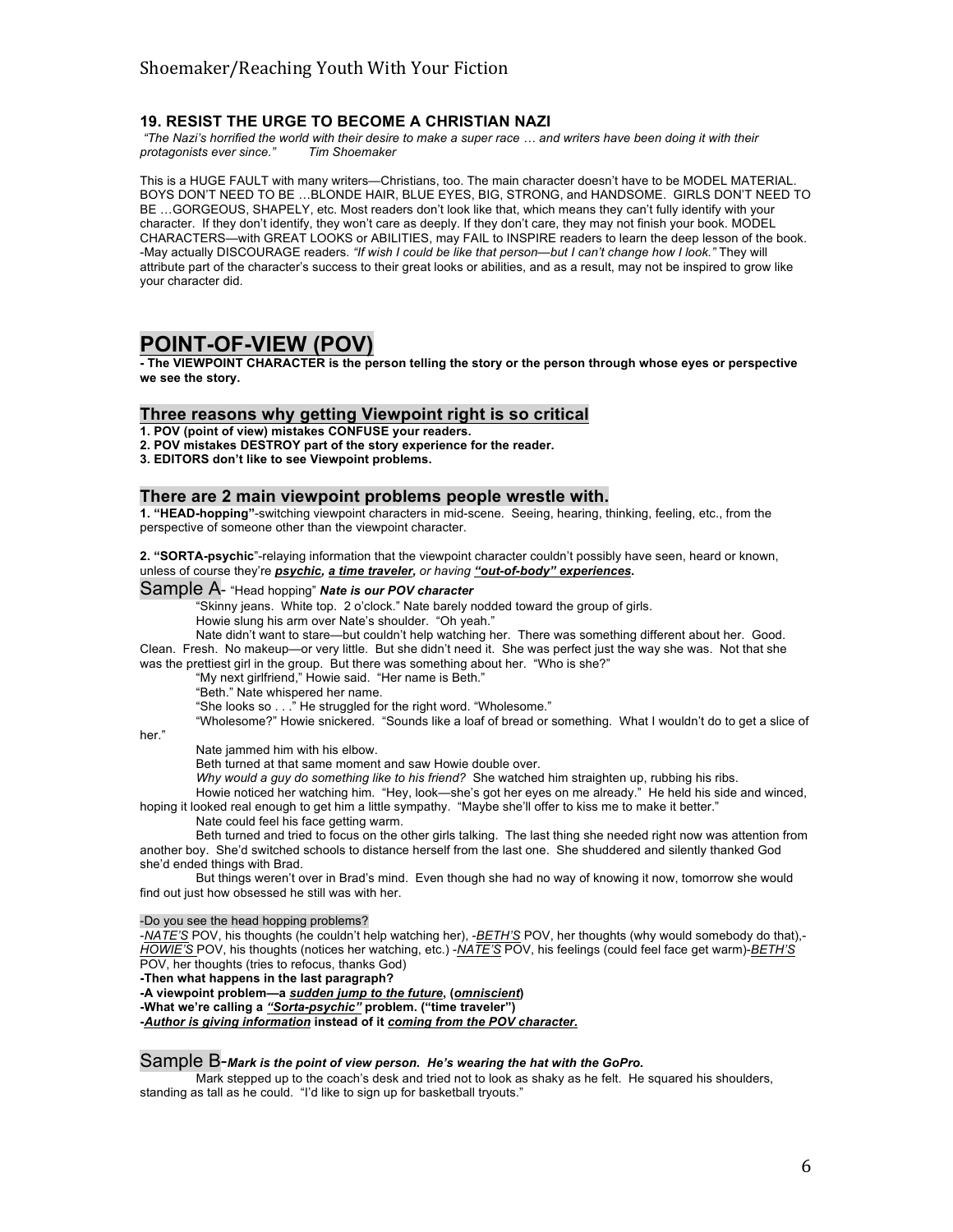Coach Fergusen sized him up in a quick glance. No way was this kid going to make the basketball team. Not unless he had some kind of massive growth spurt before next week. *Too much rice and not enough spaghetti.* He chuckled to himself. He liked that.

"Clipboard's on the wall. To the right of the door." Nice and high. By design. It was a way of sending a message to short guys with tall dreams. He watched to see if the kid would grab a chair or ask for help.

-*Where are the POV problems?* (the coach's thoughts.) *-Why?* (Mark can't know them. He is POV character) *-What type of POV problem is it?* (Head-hopping) Coach Fergusen can't rip the POV Finder away from Mark. *Only one person can hold the POV finder in a scene at a time.*

#### *Let's try this again, but staying in Mark's POV this time.*

Mark stepped up to the coach's desk and tried not to look as shaky as he felt. He squared his shoulders, standing as tall as he could. "I'd like to sign up for basketball tryouts," he said.

Coach Fergusen glanced up.

Mark could feel him sizing him up. Already cutting him from the team before he'd even seen him handle a ball. "Clipboard's on the wall. To the right of the door."

Mark looked at the clipboard. Obviously out of reach. Just like his hopes of making the team if he didn't think of something—fast.

#### Sample C *Hanson is the viewpoint character***. He's wearing the hat with the GoPro.**

 Hanson ran like a kid being chased after breaking a window. Only it wasn't an angry homeowner on his heels. It was *him—*and he had a knife. Vice-like cramps tortured Hanson's right side. He couldn't go much longer. Hanson's shoes churned up the gravel under his feet. He didn't dare look back. The man was too close. The sound of his commando boots in the loose stones behind him made his gut twist.

 "Give it up, Hanson!" The voice sounded strong, mocking. "You're finished!" The man's lip curled in a hideous sneer.  *Gotta keep going.* Hanson leaped across the ditch and scrambled up the embankment. *Can't stop now. CAN'T!* **-POV** problem? (man's lip curled) -Why is this a problem? (Hanson is clearly looking straight ahead) -What type of POV

**problem is this?** (Sorta-psychic) -**How can we fix it?** (Drop the lip part or have him imagine the guy's lip curling.)

#### Sample D-*Susan is the viewpoint character***. She's wearing the hat with the GoPro.**

"I hate you. I'll always hate you."

 Little did Susan know that she would long to take those words back in just two days. There were problems brewing on the horizon for both of them, but only in time would they realize just how those problems intricately connected them to one another.

**-POV** problem? (When we get insight into the future.)-Why is this a problem? (The viewpoint character can't know this.) **-What do we call this?** ("sorta-psychic") **-How do we fix it?** (Use foreshadowing if you want, but it must be subtle.)

## **POV isn't just a mistake to avoid, but a tool to make my writing stand out. The key is to stay DEEPLY ENTRENCHED in your character's POV.**

#### *Rob is our viewpoint character & has the hat with the GoPro.*

*The scene opens with Rob on a cruise ship, entering the buffet dining room.*

 Rob crossed the hall and lined up behind other passengers just inside the Baja Buffet. The dining room totally fit the image of the Caribbean-bound cruise ship. Aqua blue carpet with rich coral swirls invited hungry tourists to the buffet.

 Windows lined the entire length of one side of the room, giving an endless view of the ocean. The other side was papered in a faded cocoa. Brightly painted plaster casts of life-sized dolphins, giant seahorses, and other happy looking sea creatures danced along the wall.

Rob hoped to get a table along the windows, but they were filling fast.

**There are no obvious POV mistakes. -**Head-hopping not an issue. No "sorta-psychic problems.

**What's the problem with this?**-The opening of the scene describes the room—but is this is the way Rob sees it?

#### *Let's try it again—but more deeply entrenched in Rob's POV this time.*

 Rob stepped into the dining room and inhaled. Roast beef. Maybe prime rib. He picked up the pace and headed straight for the start of the buffet. Why did cruise ships put the food all the way in the back of the room?

 A couple ahead of him strolled down the carpeted aisle like they couldn't decide if they were hungry or not. Each of them held a small child by the hand, effectively monopolizing the entire width of the walkway.

 Rob put on the brakes and stretched to see past them. He caught a glimpse of the gleaming stainless steel pans heaping with spaghetti, mashed potatoes, gravy.

 "Where do you want to sit?" The woman in front of him glanced at her husband and slowed to a stop. "We've got to get a table along the windows." She pointed to a row of booths with an endless view of ocean. The mom seemed totally oblivious to the traffic stacking up behind them.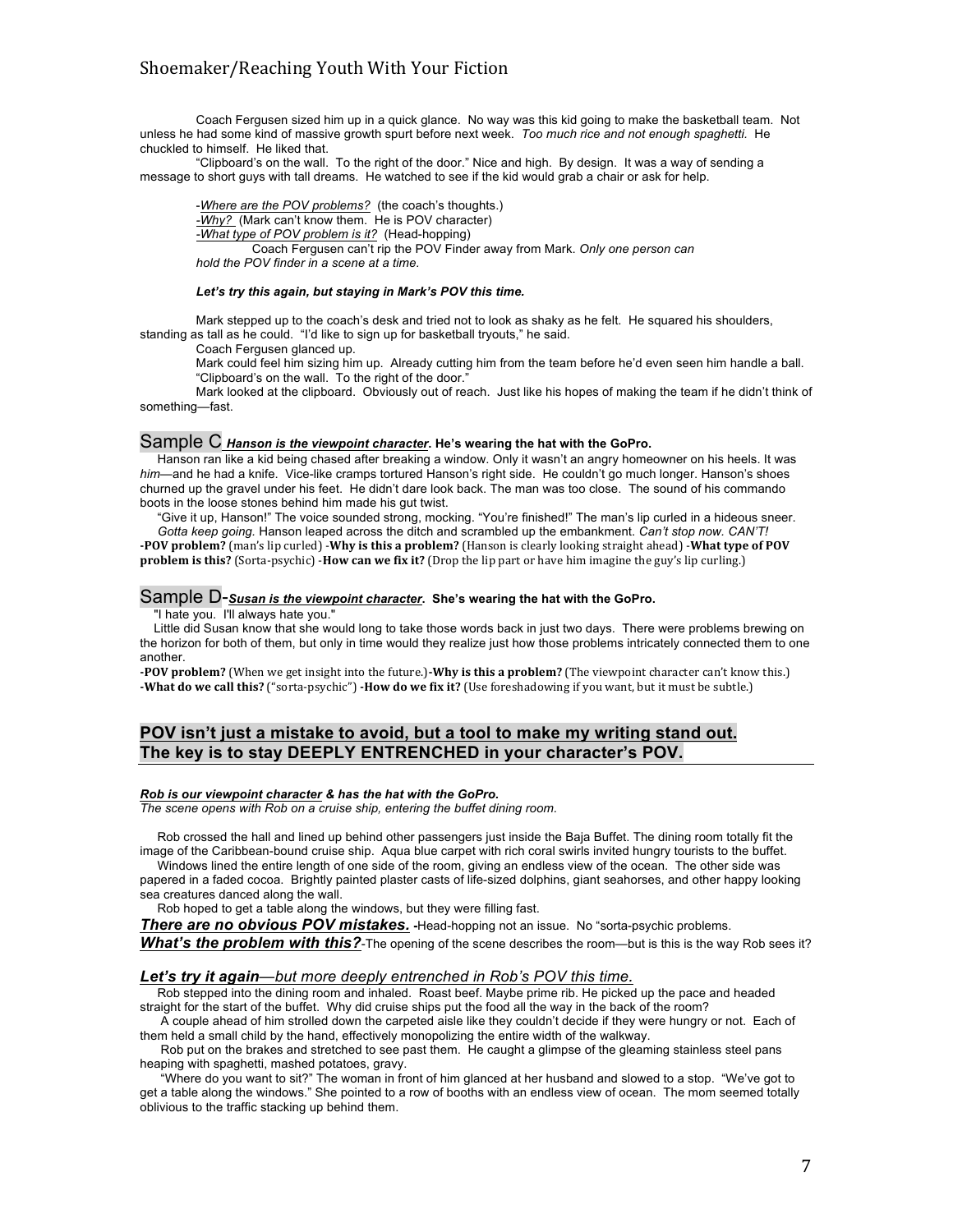Rob wasn't going to let it bother him. He was on vacation for Pete's sake. He was supposed to relax. His stomach growled in protest.

 He tried to skirt around them twice, but both times junior got in the way. He looked ahead at the food and cleared his throat. Loudly. The window shoppers still weren't moving.

 Rob dug in his pocket and fished out a handful of change. Glancing over his shoulder once, he tossed the coins ahead of him and off to one side.

 Squealing in delight, the kids tugged free from their parents grip and pounced on the rolling money—allowing Rob to squeeze past.

Smiling, he bee lined his way to the start of the buffet and grabbed the biggest dinner plate he'd ever seen.

## **FIVE THINGS to CONSIDER to HELP YOU WRITE IN A DEEPER POV that is CONSISTANT and TRUE to your POV CHARACTER**

**1. PERSPECTIVE -**What is the perspective of my character? How does he see THINGS? How does he see LIFE? He likely sees things in a very SUBJECTIVE WAY… *not objective*. *So we must be careful not to open scenes in too much of an objective way when our POV character is not objective at all.*

**2. PERSONALITY -**His approach to things—the way he *WALKS INTO A ROOM*… his *REACTIONS*… the *way he TALKS*…his *INTERNAL THOUGHTS should REFLECT his PERSONALITY.*

**3. PRIORITIES -**What does he WANT RIGHT NOW at this moment? What is he FOCUSED ON? Everything you write must run in perfect tandem with his priorities… what he wants at this moment. Don't add any other details.

**4. PREDISPOSITION -***What kind of mood is he in* JUST BEFORE the scene opens? *How can I show that* or be *true to his predisposition* as the scene opens?

**5. PANDORA'S BOX -**What is his or her PERSONAL PANDORA'S BOX? What are they AFRAID WILL GET OUT and cause them ALL KINDS of TROUBLE? *When appropriate, this needs to surface… a FLEETING THOUGHT he shoves down into the box again.*

## **FOUR AREAS to specifically look at to DEEPEN POV in your manuscript**

**1. DESCRIPTION**… of people… of places. Only describe it as the POV character *sees it in their FRAME of MIND at THAT MOMENT.* If the details are NOT NOTICED or IMPORTANT to the POV character AT THIS MOMENT… *it is not important*. Period.

**2. BACKSTORY -**Another place we can slip out of deep POV and give details we need the reader to get. If you write smart, you can get the backstory in and do it in their POV.

**3. DIALOGUE -**We bring in deep POV in several ways… The *WAY* our POV person says things (their personality) The *THINGS* our POV person says (their perspective) The *BIG THING* on his mind at the moment (their priority) The *ATTITUDE* or *MOOD* they convey (their predisposition) The *WAY THEY HEDGE* or *COVER UP* (avoiding Pandora's box)

**4. INTERIOR DIALOGUE -**The interior dialogue should reflect their personality, priorities, perspective, etc.—and *all in an UNINHIBITED WAY.*

*"There are NO FILTERS in interior dialogue. None." Tim Shoemaker*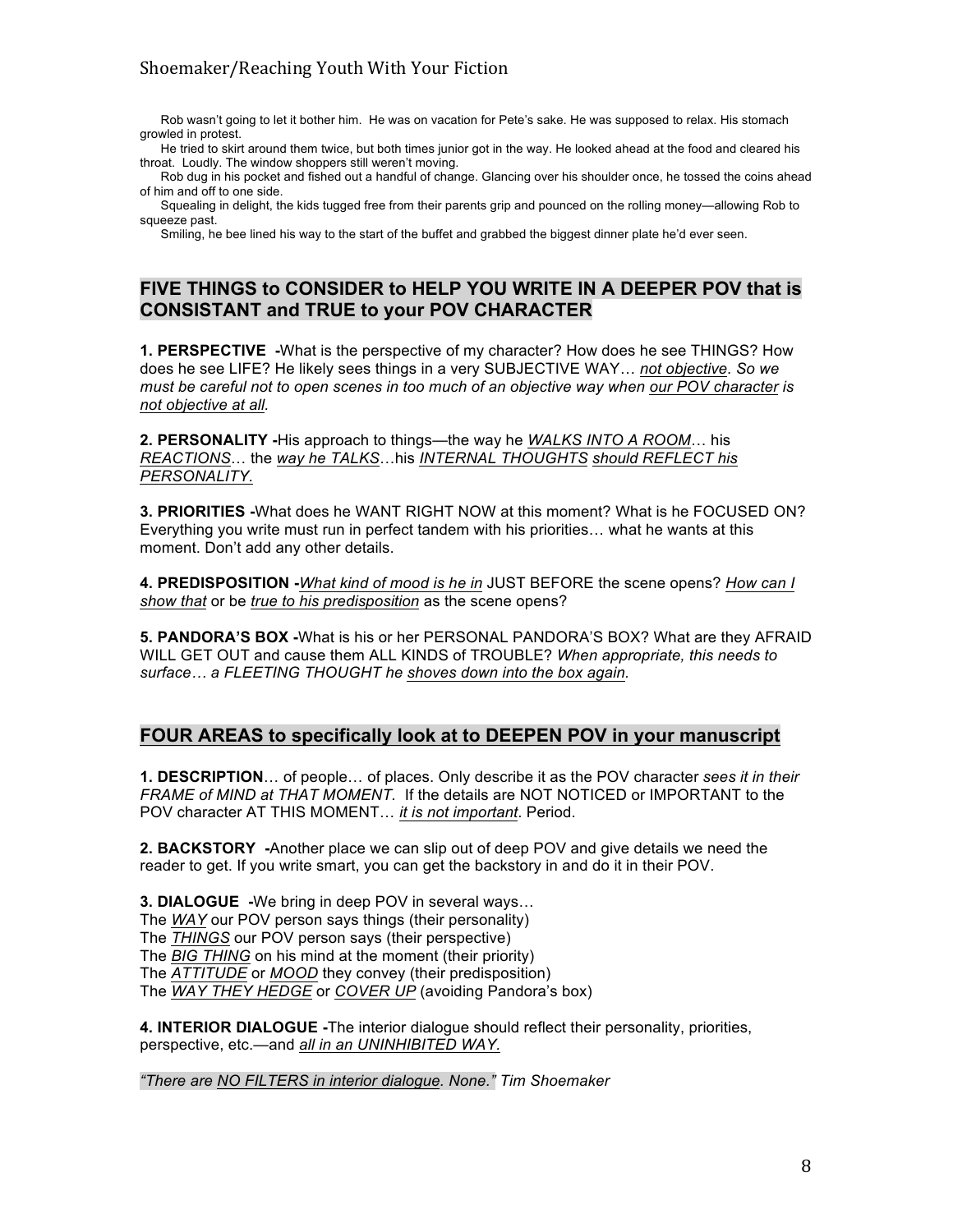## **SHOW DON'T TELL**

*To write well… we need to SHOW A STORY… NOT TELL IT.* Readers want the FULL EXPERIENCE of a good story— NOT a QUICK SUMMARY of what is going on. Think of your readers as BLIND… they can't see the GREAT STORY in your HEAD.

**Example A**: Let's look at SHOWING someone is COLD versus just telling. Telling: *Katy was really cold while she waited for the bus.*

Showing: *Katy rubbed her hands together, then cupped them over her mouth and blew on them. It didn't help. She drove her hands in her pockets and jumped in place. She had to get her blood circulating. She looked down the block. Still no bus. If she'd known the driver was going to be this late she'd have brought her gloves—or maybe some hot cocoa.*

**Example B**: Lets look at showing someone is ANGRY versus just telling the reader they're angry. Telling: *Kyle's Dad found out what he did and grounded him. Kyle's Dad was really angry.*

Instead, show them what happens—and let the reader figure out Kyle's dad is angry.

Showing: *Kyle's dad slammed his fist on the table so hard that coffee burped out of his cup and splattered onto the floor. "How many times have I told you not to hang around that kid?"* 

*Kyle kept his eyes on the floor and his mouth shut. Did Dad really want him to answer that? "Look at me when I talk to you."*

*Kyle forced himself to look up. There was something almost funny about his Dad's face—so incredibly red with that vein popping out in his neck like he'd swallowed an extension cord.*

*"So what am I supposed to do with you—huh?" Kyle raised his hand. "Give me another chance?" Dad leaned in close. "Go to your room, smart guy." Kyle didn't wait to be told again. He bolted from his chair and stomped out of the kitchen. "And you're going to stay there… all weekend." Terrific. Kyle took the stairs two at a time. "Did you hear me?"*

*How could he not? Everybody in a three-block radius probably heard him.*

**Example C**: Lets look at an example of SHOWING someone is HELPFUL and STRONG. Telling: *Carlos was the kind of guy who was really helpful. And not only that, Carlos was really strong.*

Showing: *Anthony struggled to lift the plastic storage container while Matthew slouched in his chair, watching. "What does Mrs. Blair keep in here, bricks or something? Give me a hand."*

*Matthew grabbed the other end. Together they raised the box a few inches off the floor, shuffled a few feet and let it drop. Matthew put his hands on his hips and arched his back. "This thing weighs a ton. Maybe we can slide it."*

*Carlos walked into the room and set his backpack on his desk.*

*"I got a better idea," Anthony whispered. "Let's make somebody else try to move it."*

*Matthew grinned.*

*"Hey Carlos," Anthony said. "Mrs. Blair needs someone to grab this box for her."*

*Carlos hustled over, snapped the container off the floor and hefted it onto his shoulder in one smooth move. "Where does she want me to put it?"*

If you want the reader to KNOW WHAT SOMEONE IS LIKE… DON'T JUST TELL THEM… put them in ACTION and LET THEM SEE IT.

WHAT ABOUT ACTION?… often we TELL what happened… we SUM IT UP, when we *should SHOW THE ACTION*.

*FOUR TIPS* FOR "SHOWING THE MOVIE"… For SHOWING INSTEAD of TELLING.

1. SHOW THE READER WHAT IS HAPPENING… Let them INTERPRET WHAT IS GOING ON. If you want to say someone is *angry*, or *cold*, or *scared*, or *nervous*… don't use that word… SHOW IT.

2. CHOOSE THE WORDS THAT SHOW THE PICTURE BEST… WALKED out of the room… versus *STOMPED* out of the room…

3. SHOW ME ONLY WHAT IS IMPORTANT TO THE CHARACTER at THAT MOMENT. Is SHOWING just *putting MORE DESCRIPTION in your writing?* NO. Showing is your character reacting to what is happening around them. It is letting the reader see what is going on inside their head. Only describe *what is important to your character at that time*. And only give me LITTLE BITS of DESCRIPTION at a TIME.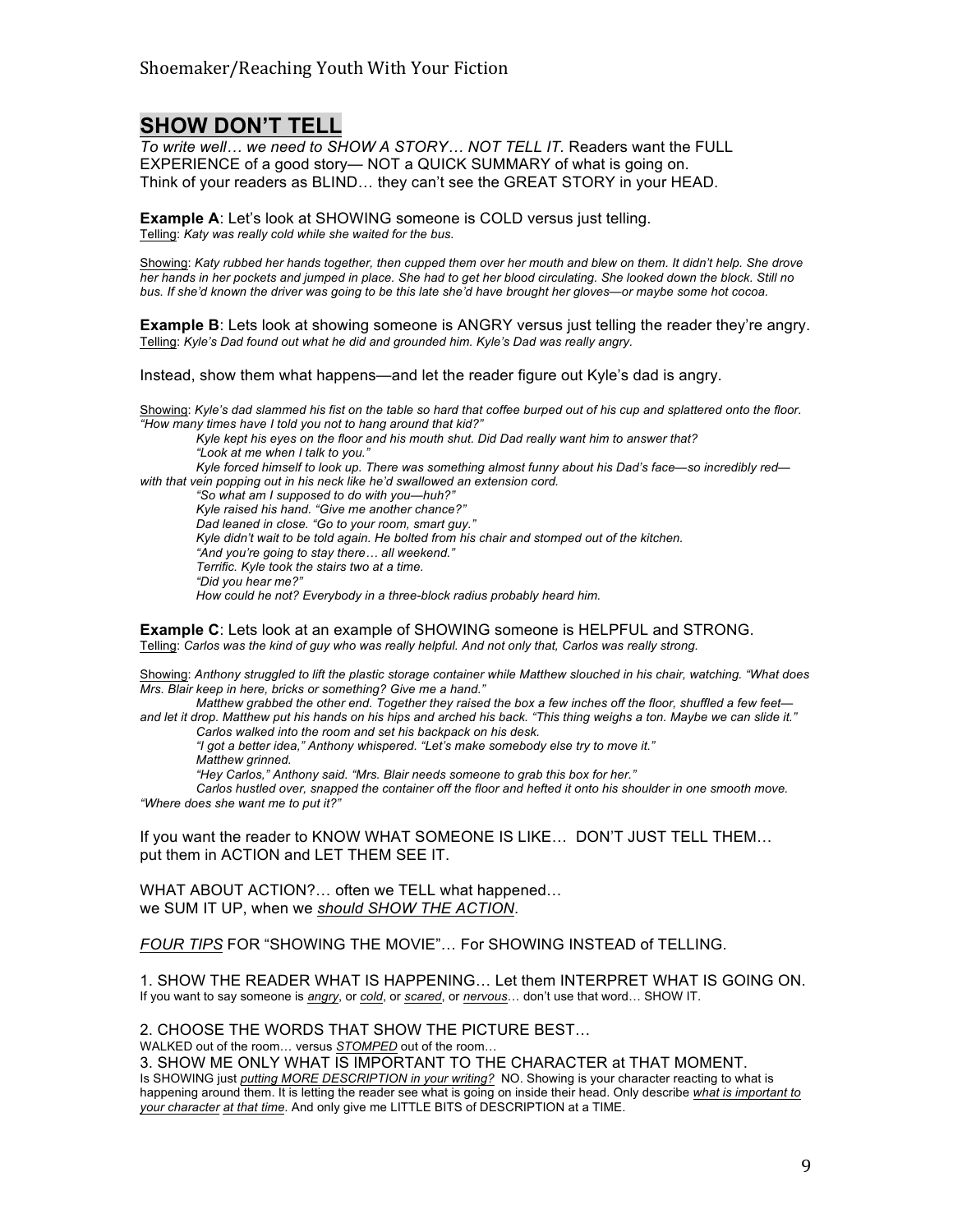4. For REALISTIC… MOVIE-LIKE WRITING…

show me what is going on OUTSIDE your character…and then show me how your character REACTS. Just a little of each. Alternate back and forth.

**Example D**: Lets look at a sample of SHOWING someone LOVES her dog versus TELLING… BUT then we're going to break it down and see how we are careful to alternate what is going on OUTSIDE MY CHARACTER with HOW MY CHARACTER IS REACTING.

Telling: Cheryl's Golden Retriever walked over and lay down next to her. Cheryl loved her dog.

#### Showing:

The Golden Retriever padded over to where Cheryl sat on the top step of the porch. Cheryl smiled and reached for her "Hi, Candy-girl." Tail answering happily, Candy curled up on the warm deck and snuggled close. Cheryl cradled her dog's head on her lap. "I'm going to tell you a secret, Candy-girl," she whispered.

"Something I haven't told anyone."

As if eager to hear, Candy raised her head slightly.

Gently working one hand behind Candy's ears, Cheryl stroked and caressed the soft folds. Glancing over her shoulder, Cheryl leaned in close. "I think I love him."

Candy looked at her with an unblinking, almost dreamy gaze.

"And I think you like him too." Cheryl kissed the top of her retriever's head. "I just wish Mom would see him like you do."

Breaking it down…

Outside of our character:

The dog approaches.

Reaction:

Cheryl smiles (feelings) reaches (action) greets her (speech).

Outside of our character:

Dog is happy, lays next to her.

Reaction:

Cheryl cradles dogs head. Starts to share her secret feelings.

Outside our character:

Candy raises head, appears to listen.

Reaction:

Caresses her dog, tells her the secret.

Outside our character:

Dog looks at her with dreamy gaze.

Reaction:

Kisses dog and talks to her.

We show a little of what is going on OUTSIDE our character… Then a little of how our character REACTS…

> -What they DO -What they THINK

And we end up giving them writing that SHOWS a story instead of *just summing it up*.

#### *Make your reactions REALISTIC!*

**You need to make them realistic as far as the order in which they occur. -Writing the reaction out of order will come across as fake—not authentic.**

**Generally, the order of your reactions are … A. Feelings B. Actions C. Speech**

**You don't always have to show all three (feelings, actions, speech), but whatever you show generally follows that order or it won't read right.**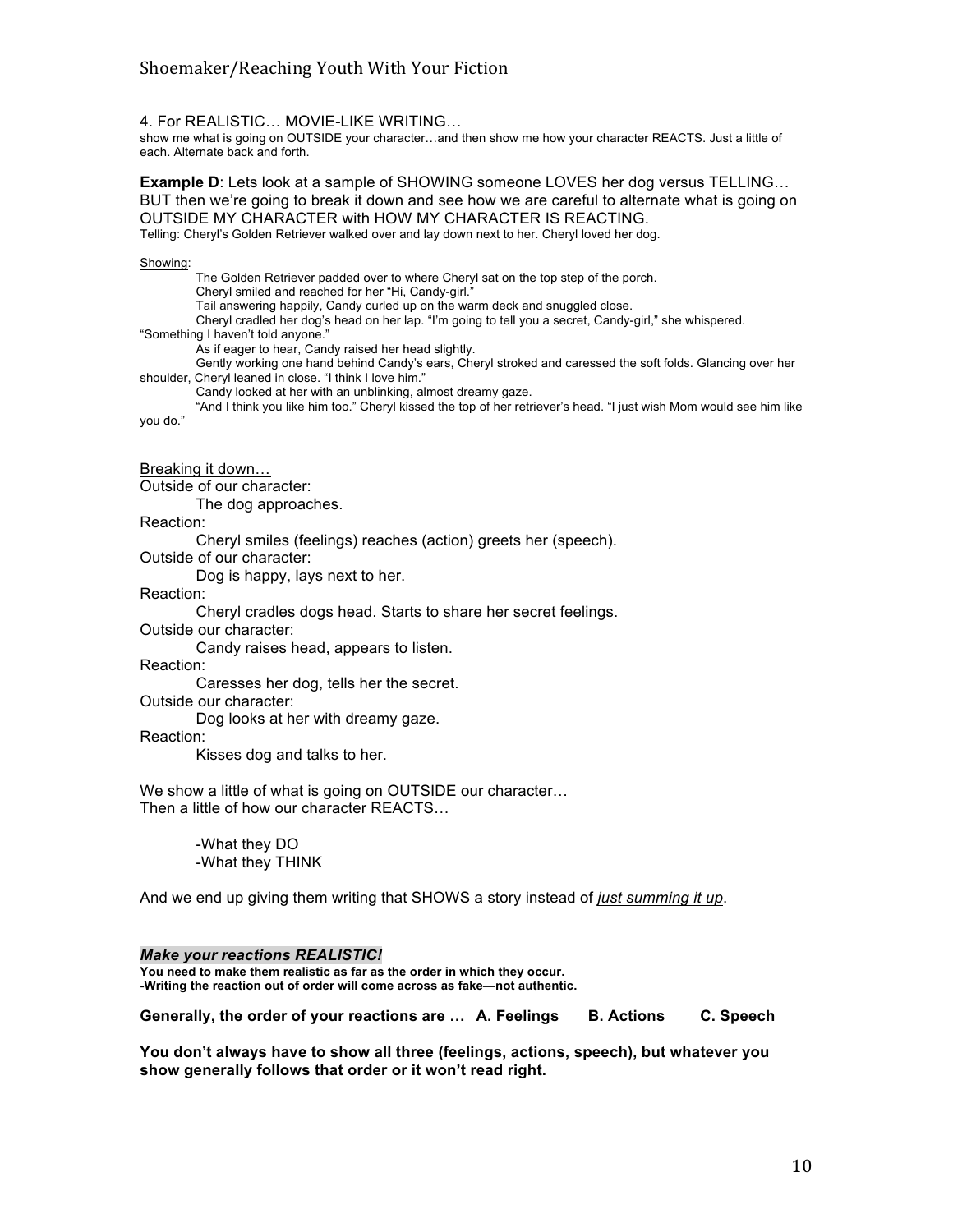#### *Avoiding the "telling" traps!*

#### **Common areas in a manuscript where we often tell instead of show:**

**A. What a character senses**- (sees, hears, smells, touches, tastes, and feels) the trap is when we limit our descriptions to using words like "nervous", "angry", etc. -Try not to even use the "telling" word. (Diane was nervous, scared, cold, etc.) -Instead, find a way to show it and let the reader conclude they were nervous, etc. Use action and dialogue to show how someone feels.

**B. Back-story** or other information the author wants to tell the reader. -Avoid adding back story details as an author or as one character telling another one something they BOTH already know for the sole purpose of informing the reader.

**C. Descriptions** of people, a scene—when described by the author vs. POV character.

# **SCENES**

**In this session we'll look at** *How to pick which scenes to write*, *how to write more powerful scenes, how to transition from scene to scene.* **Like a watercolor set with six colors, we'll look at 6 elements to create better scenes and transitions in your writing.**

*Setting versus Scene* **The SETTING is simply where the SCENE takes place. The SETTING can be used over and over again in a story. The SCENE is only used once. It is never repeated.** 

#### *Scene Defined*

*"A scene is a unit of event which has a beginning, a middle, and an end, and it contains nothing except characters in*  **action."** The Craft of Writing by William Sloane *"A scene is a unit of conflict, of struggle, lived through by character and reader. It's a blow-by-blow account of somebody's time-unified effort to attain an immediate goal despite face-to-face opposition."*  Techniques of the Selling Writer by Dwight V. Swain

#### **Think of a theatrical play . . .**

A scene begins when the curtain goes up or a character comes on stage. A scene ends when the curtain goes down or the cast on stage is changed. **A story is a** *string of scenes* **often with a bit of** *transition* **between them.**

#### *Two things you must know if you're going to pick the best scenes.*

1. Know what your book is about—your destination. -Where is the story going? What does your protagonist want? -What is the theme, the lesson or your story? Each scene needs to move the story forward. 2. Know what happens in the book—how you plan to get there. -Don't have to outline it in detail—but need to have a general sense. Otherwise no way of knowing if you're on track with each scene. Knowing what your story is about—*your destination*. Knowing what is going to happen along the way—*your route*.

#### **Three elements essential to every scene**

- *1. –A beginning—Start with A CLEAR GOAL*
- *2. –A Middle—Move into STRONG CONFLICT*
- *3. –An End—Accomplishing goal or better yet DISASTER*

**1. A Clear Goal. What does the character want—***bad***? -A** *scene goal* **may be the same as the** *book goal***,** *but more likely it's* **-Something** *related* **-Something** *shorter term***—***more immediate* **-Something** *measurable* **and** *specific* **-Something that** *builds toward* **the** *goal of the book* **-Something achievable** *in this scene without a break in time.*

*A clear goal, made evident right up front, -helps engage your reader in the scene -keeps them interested in the scene* **-keeps the scene** *on track with the story as a whole*

*But it does two other critical things for you.* **-It helps you know where to** *start the scene* **-It helps you know when to** *end the scene*

#### *Starting a Scene*

-Knowing my goal for the scene, apply this rule of thumb by William Sloane in *The Craft of Writing*. Start the scene … *"at the moment it becomes necessary to the action of the story."* 

**-Once I start a scene, I want it to be** *one continuous flow of time without breaks.*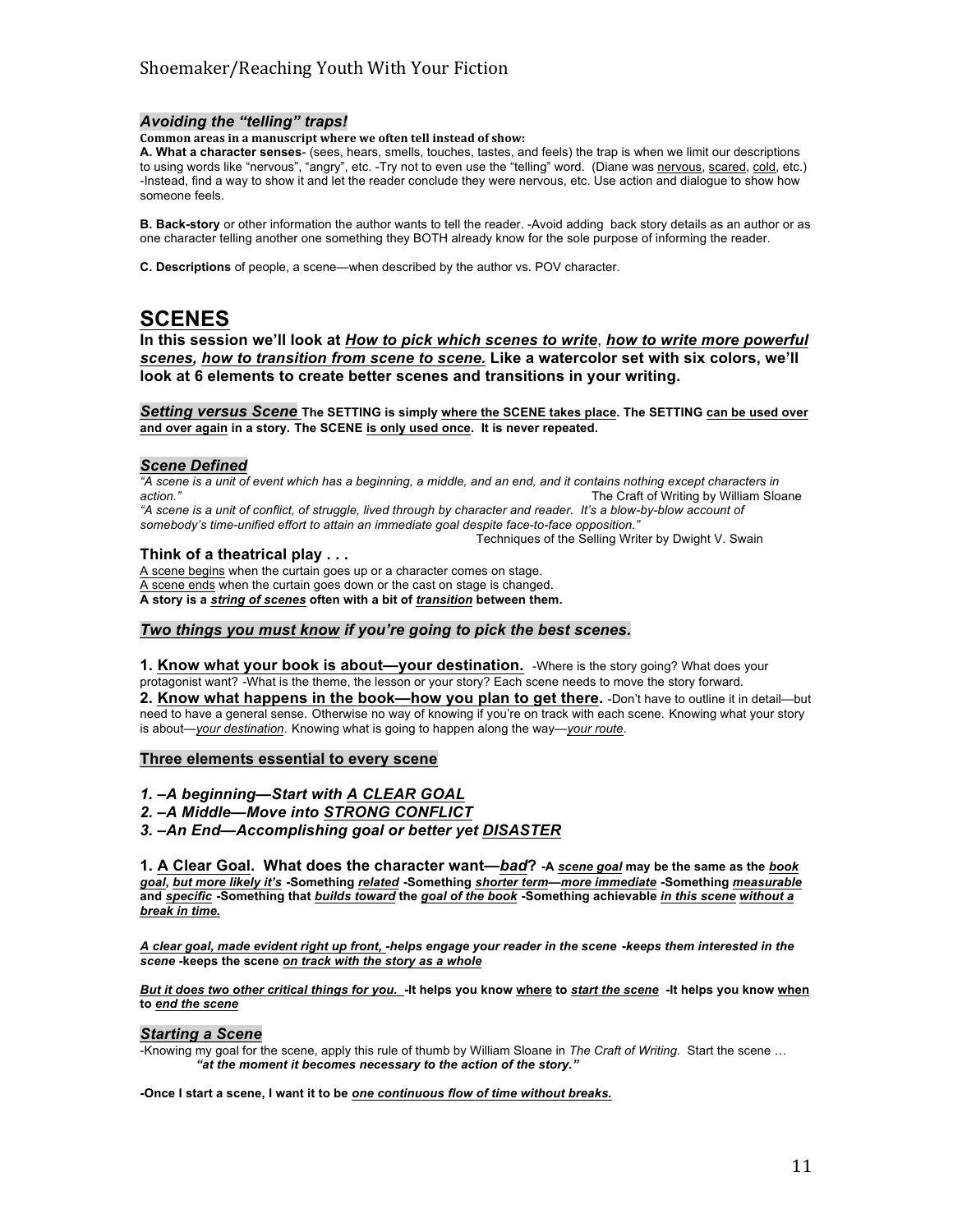**2. Strong conflict**. **What/who is going to** *get in his way***? -Man vs. man -Man vs. nature -Man vs. himself -Man vs. supernatural**

*For good, powerful, effective conflict* **. . . -You need to be sure the** *scene goal you picked* **is really** *strong***. -You need to be sure it's** *something your character wants***—***BAD***.**

#### **3. Disaster. What goes wrong—makes the goal harder?**

#### *Ending the Scene*

**-End the scene** *when the point is made***. -When the goal is** *attained* **or** *lost***. -***Don't drag it out***.** 

## *Five Other Tips for Stronger Scenes*

**1. Know whose POV you want to be in for the scene and stay there.**

#### **2. Scene must be about showing, not telling.**

**With that in mind . . .** *-Avoid flashbacks in your scenes.*

 **A. It's unrealistic. -If conflict is intense, who has time to reflect on some event from the past?**

- **B. It slows your story. -Flashback** *takes away the forward movement***—you're going backwards!**
- **C. Save flashback for the SETUP between scenes.**

#### **3. Keep the scene moving.**

- **A. –We've already looked at GOALS, CONFLICT, and DISASTER.**
- **B. –Also use ACTION. Effective DIALOGUE. C. –A CHANGE in character or circumstances**
- **D. –Use TIME. -***Urgency* **of time—the "ticking clock"**

#### **4.** *Vary the scenes* **to avoid too much of the same thing.**

- **A. -***Length* **of the scene—some longer, some shorter B. -***Number of characters* **in the scene**
- **C. -***Level of action* **or intensity from scene to scene (pacing).**
- **D. -***Setting* **for scene—don't use the same place too often**

#### **5.** *Milk the payoff scenes* **for all they're worth**

**-Don't cut these short—reader has been waiting for this.** 

## *Transitions –setting up for the next scene*

**We** *need a little setup* **to transition or** *bridge to the next scene***.**

#### *The Setup* **is needed to do** *three major things***.**

*1. Reaction* **-How does your POV character** *react to the disaster at the end of the last scene?* **-What is his** *state of mind***?**

#### *2. Dilemma* **-***What to do***? -Here's the situation POV character is in—***what options does he have***? -Readers** *learn about the character* **in the SETUP. Is he worth caring about?**

**-Readers want to see our character** *fight for something***.** *-If they don't put up a good fight, what does that say?* **A. The goal or** *motivation* **isn't strong enough. B. The** *character isn't strong enough***.**

*3. Decision* **-Our main character needs to make a decision. -He's had a GOAL -He's run into CONFLICT -The scene ended in DISASTER -We saw his REACTION -He mentally worked through his DILEMMA -Now he makes a DECISION -And this** *decision* **leads us right to the** *GOAL for the next SCENE***.** 

## *A couple of other things about this SETUP portion*

#### **1. This is more of a** *summary* **section.**

**-***Not necessarily in real, continuous time* **like the scene. -***If you need to use flashback***, it is much more appropriate to use it in the SETUP portion vs. the SCENE portion. -The** *sorting out and decision process* **may be quick, or it could take days or weeks—maybe years.**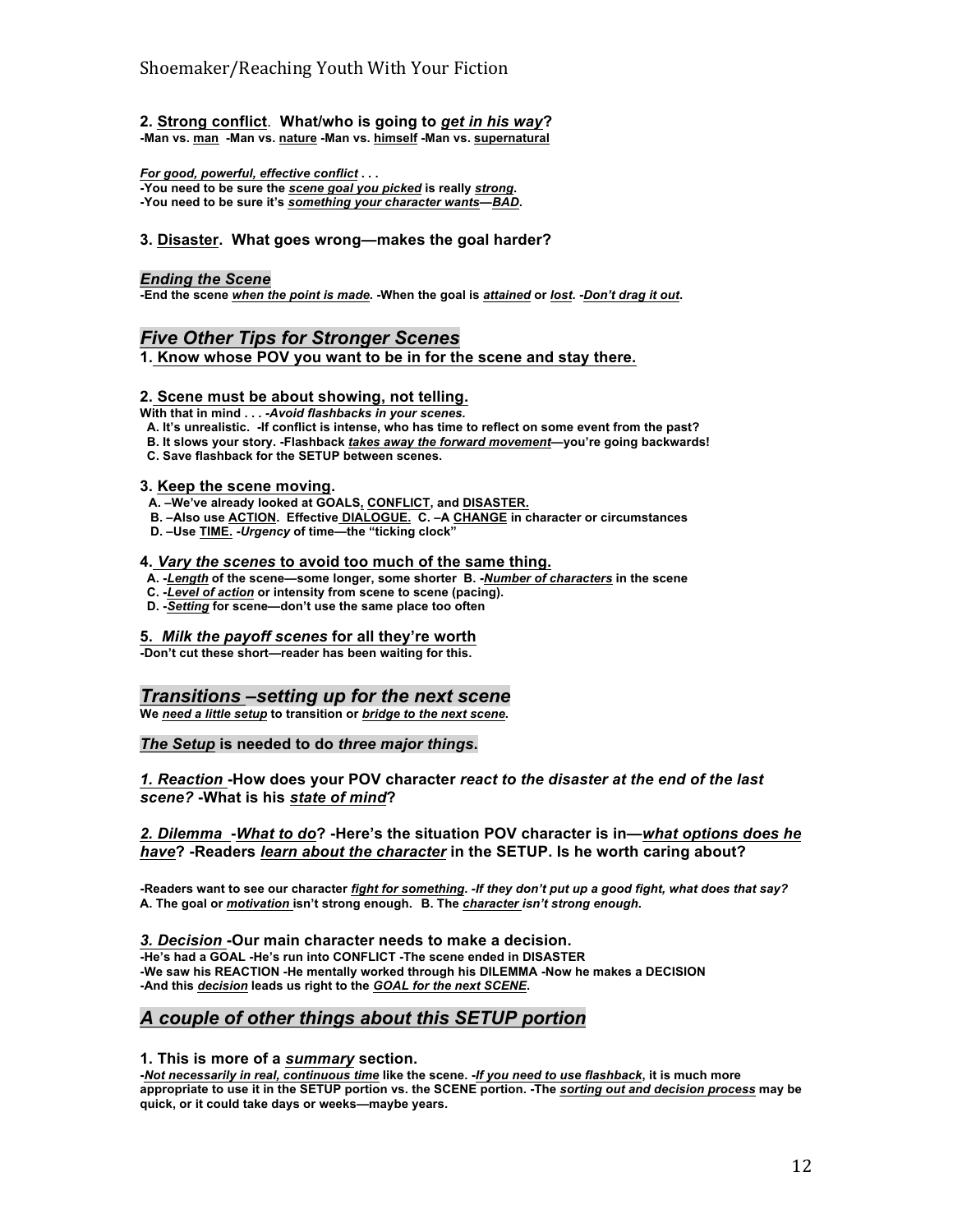## **2. So while there may certainly be** *"showing"* **in the SETUP, there will likely be a lot of**  *"telling"* **going on. -***This is the place to do it***—***not in your scenes***.**

**3. This is also a chance to affect the** *mood of the story***, and the** *pacing***. -It** *gives the reader a breather* **after they've just gone through some real conflict and a disaster.**

## *This is how you're going to do it.*

**SCENE—SETUP—SCENE—SETUP** 

**Your SCENE will include- A GOAL - CONFLICT- DISASTER and then the scene ends. Then move into the SETUP section where you show –REACTION –DILEMMA -DECISION Writing good scenes is** *not a formula***, but we can use these elements** *as a pattern***.**

## **TIPS FOR STRONG ACTION SCENES**

### **1. Use the setting to maximize the action scene**

## **-What type of mood do you want to create in the action scene?**

Think about that when you choose the location where the action is going to take place. Pick a time of day, or location that will enhance the mood you want to portray. That will help the action and make your story more gripping.

## **-Can you make the setting a character of sorts . . . with it's own personality?**

How can the environment, room, or whatever seem to work against your protagonist?

### **-How can the setting . . . the environment, room, or whatever already be such a force of intimidation that it strikes fear in your character's heart?**

Can you set the action in a place where your character really doesn't want to go? The secret to making this really work is to set this up in advance. Take your character to that spot earlier in the story. Point out all the things you need for them to picture it. But only the essential stuff.

## **2. Don't cut the section short . . . but do keep sentences short.**

The readers are waiting for the action, so don't cut it short. Resist the urge to TELL or to SUMMARIZE. But do keep the SENTENCES and PARAGRAPHS SHORT. Your reader will be reading faster—or it will seem like it. The action pages will fly.

### **3. Add to the conflict . . . and take away the time.**

We need the tension or conflict on every page, and that is especially true for action scenes. *Don't expect the action will carry the scene all by itself*. The conflict does, and the action simply adds to it. For good conflict we need strong, clear goals—and something or someone in the way of your protagonist reaching those goals. But take away the available time or resources your character has.

### **4. Stay in deep POV.**

For good action, good suspense, good writing on every level, stay deep in the head of your POV character. Resist the urge to slip in extra details or descriptions that we want the reader to get but that our character wouldn't normally notice in that scene—at that moment.

### **5. Actions speak louder than words . . . sometimes.**

Good dialogue or interior monologue IS action—and often better than the stereotypical action scene.

Don't think you need to add a car chase just to step up the action in your writing.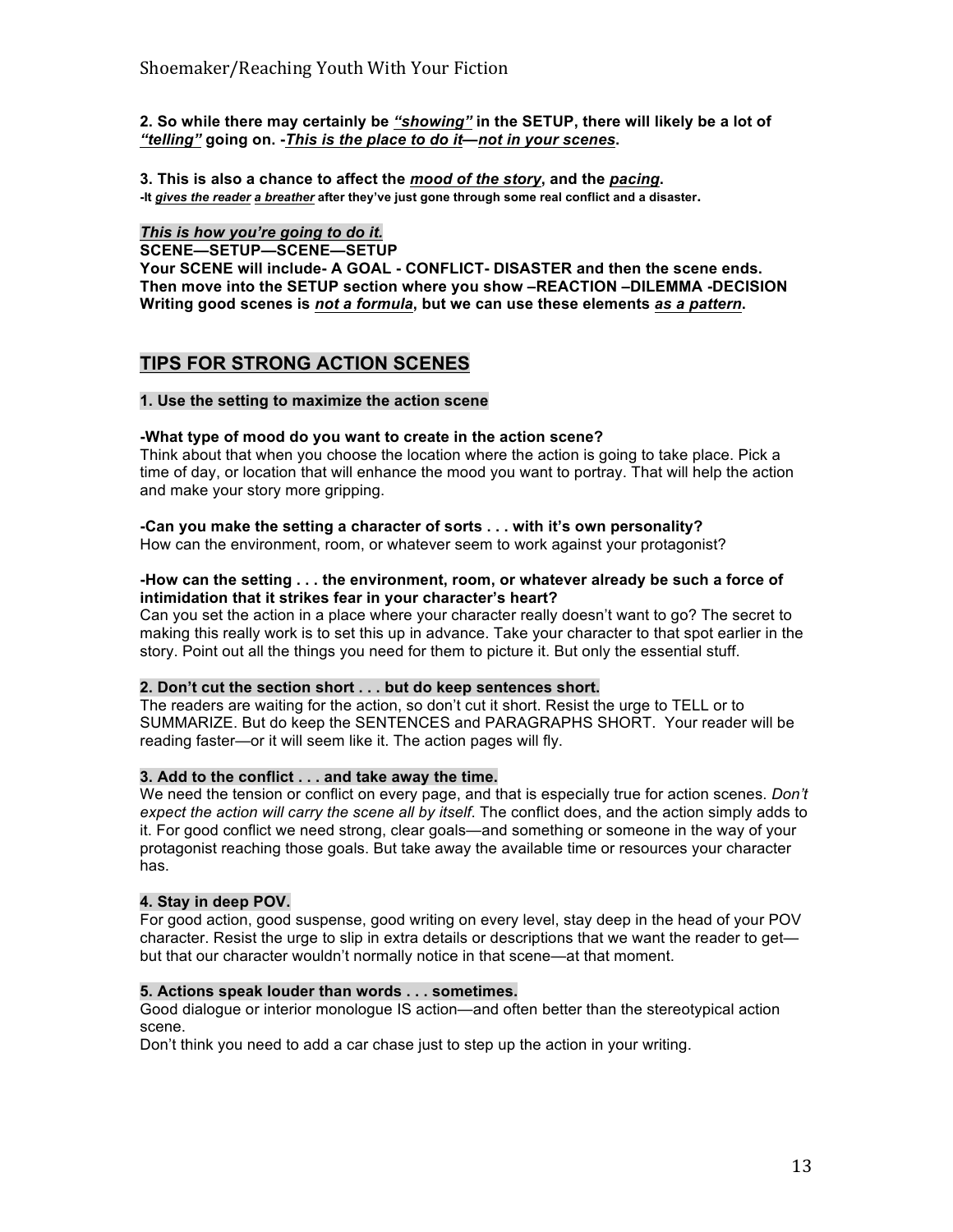## **WHEN ACTION MEANS FIGHTING**

Often an action scene involves some kind of fight. The story of Goliath, 1 Samuel 17:20-51

## **1. Make your Adversary a Goliath . . . give him key advantages.**

## **A. Make your opponent bigger or stronger.**

*Skill*—an experienced warrior. Highly trained. *Strength*—definitely the stronger of the two. But don't overdo this. Goliath was 9 feet tall, not 90.

#### **B. Give your adversary the superior weapons.**

Goliath had more armor and weapons than he could carry.

#### **C. Give your adversaries accomplices or allies.**

Goliath had an armor-bearer. Another warrior with him—and an army behind him.

#### **D. Make your opponent more confident. More intimidating**.

Goliath was the original trash-talker. So make your opponent confident, too.

### **2. Make Your Fighter, Your Protagonist a David.**

#### **A. Take away his support network.**

#### **B. Give him a source of unseen strength.**

David had an inner self-confidence . . . "I can beat him" rooted in his faith in God.

**C. Give him a cause** . . . he's fighting for more than just his own survival or honor.

**D. Give him at least one more advantage.** David was good with a sling. And the reader knows it—which gives the reader a spark of hope. They know what David did to the BEAR, and to the LION.

### **E. When at a disadvantage . . . strike first, strike fast, strike to kill.**

David didn't wait for Goliath to strike first. HE RAN at Goliath. He attacked. Struck the first blow.

### **3. Getting a fight right.**

Randy Ingermanson lists a number of elements of a good fight. Lets look at five of them along with some of my own thoughts mixed in here and there.

### *A. SHOW, don't tell—and deep POV*

A fight is action, and action is generally more powerful, more captivating to your reader if you show it instead of summarizing it. This is also a chance to reveal your character. Are they strong? A quitter?

### **Don't give me every detail of the fight . . . just the ones that count**

-We don't tell everything we see. He blinked. He breathed.

**You want to make the fight happen in REAL TIME.** This is how you're showing it instead of telling it. Show the punch—and then immediately show the reaction.

### **In a fight, your reader must only see through your POV character's eyes**.

Keep in mind the types of things *your* character will be focused on. -Weaknesses of their opponent. -Continual damage assessment—their own and their opponent. -How to win. -How to escape. -How to end this. -How to survive.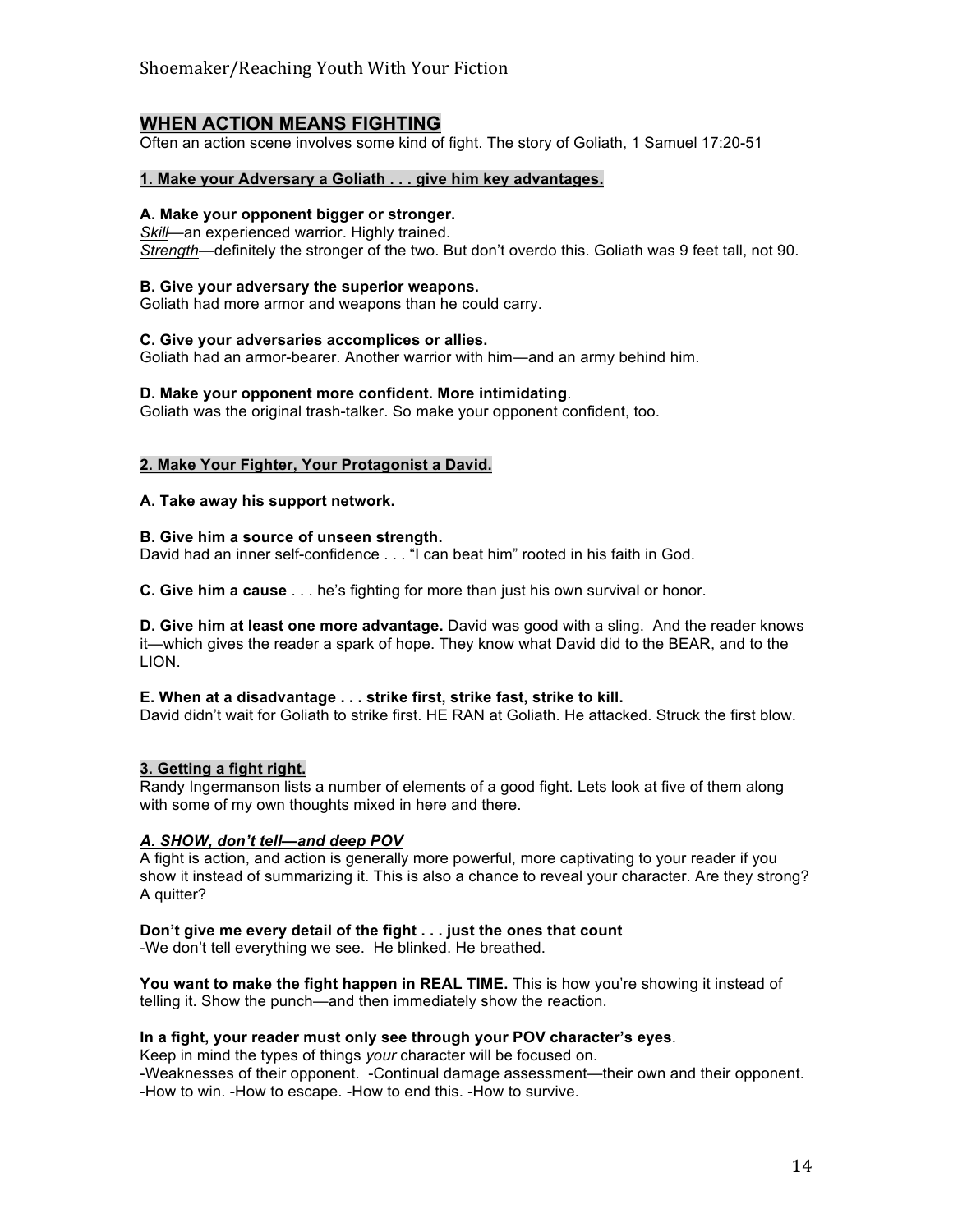## *B. For every ACTION show a REACTION*

Be careful of lumping too many things in without showing the reaction from your POV person. Show the fight in the proper order. Cause and effect. Action and Reaction. Don't let your reaction show up first.

*Hudson dropped back and raised his forearms to protect his face after Zatora slugged him in the face.* 

When your protagonist is hit, show the reaction to it. Keep everything in the order as it happens.

## *C. Show SEQUENCE, not Simultaneity*

Show me only the important things, and then one at a time. If you try to show more than one thing, the timing will feel off—often because different actions take different amounts of time.

*Hiro was calling Lunk names like "pig-headed chauvinist", "bozo boy", and "first class jerk" while she gave him a punch in the arm and a couple of quick shoves at the very same time. The whole time Lunk acted like it was a joke.*

When you DO have a bunch of things going on at roughly the same time, show the faster things first, followed by the slower things.

*Hiro hauled off and punched Lunk in the arm. (fast)"Pig-headed chauvinist!" she shouted. "Bozo boy!" (talk is slower)*

*Lunk acted like the whole thing was a joke. (assessment is slower) Hiro gave him a chest-shove. "You're a first class jerk." She pushed him again.*

### *D. Use COMPLETED VERBS over continuing action verbs.*

Use simple, past tense verbs such as punched, kicked, and shouted rather than punching, kicking, and shouting.

*Cooper looked out the window to see what all the shouting was about. Hiro and Lunk were at it again. Hiro was punching Lunk in the arm.*

If we say she was punching—and punching is such a quick thing—it is easy for us to think she is hitting him over and over again*.* Better to say . . .

*Cooper looked out the window to see what all the shouting was about. Hiro and Lunk were at it again. Hiro punched Lunk in the arm.*

### *E. Use INTERIOR MONOLOGUE and DIALOGUE to set the pace.*

It's unrealistic to show a fight continuing on at full speed without breaks. Fighters may kick, wrestle, throw punches. Then they back off. Catch their breath. They size up their opponent to look for weaknesses.

**Ideally, when you show a fight scene, you want it to take about as long to read it as the actual fight would take.**

*F. SLO-MO really happens—but use it sparingly* 

# **DIALOGUE**

## *11 THINGS an EDITOR CAN SPOT QUICKLY THAT MAY HURT YOUR BOOK*

### **1. Not enough dialogue.**

When they turn page after page of narrative, description, or whatever. Full margins left to right of copy—not a good sign. *SOLUTION: You need to break it up with more dialogue.*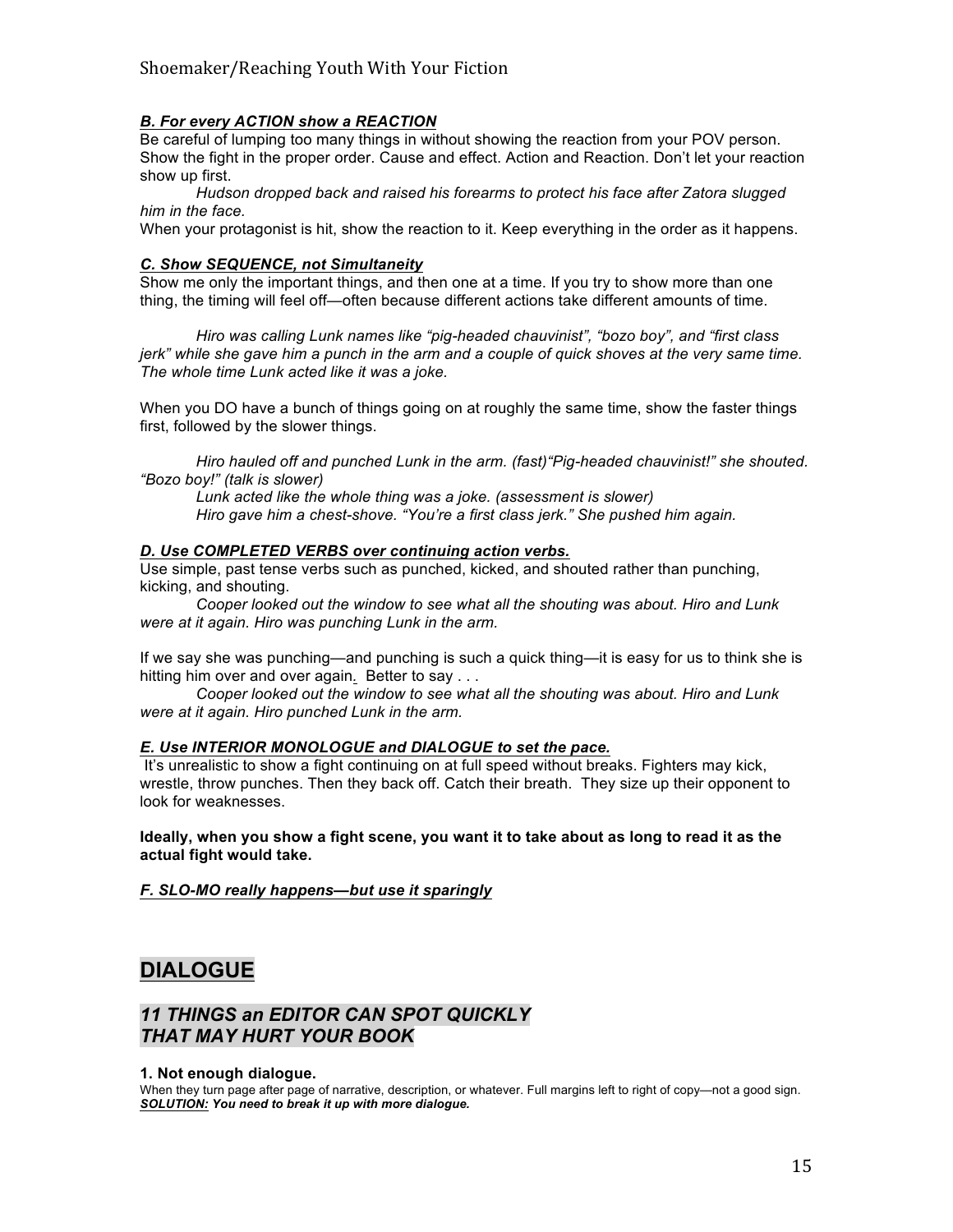#### **2. Too much dialogue—a real motor mouth**.

If one character is talking too much your readers won't like it as much as you think.

*SOLUTION: Right-hand margin should be ragged, totally irregular in a section of dialogue. Some lines of dialogue only partial. Others a line and a half. We need to see some white space. If not, characters are probably saying too much at a time. You don't want a long spiel by any one character.* 

#### **3. Too much dialogue—let 'em up for air.**

When two or more characters are talking back and forth without any breathers to break it up and balance it. *SOLUTION***:** *Break up your dialogue with a little action or description. What does your POV character see, smell, sense, feel and think?* 

#### **4. Slow start in dialogue.**

Ramping up to the "good stuff"—too slow a start. Polite exchange of greetings or small talk is realistic and normal in real conversations, but it is boring in print.

*SOLUTION: You want to get into the good stuff quicker with written dialogue. Forget the small talk—the family, the weather, how you're doing, etc. You're pulling onto the highway, not into your drive. Step on it.*

#### **5. Misuse of identifiers and tags.**

Identifiers or tags need to let us know who is speaking without drawing a lot of attention to themselves. If our readers get confused as to who is speaking, we need to fix that. Too much use of "he said" or using the speaker's name can be a distraction and take away from the story.

*SOLUTION***:** *Stick to the accepted rules of thumb and limit the need to use the speaker's name or "he/she said" by using action or markers.*

*Rules of thumb* When a person first speaks, use his/her name to identify them. Then just use he/she. Where there are multiple people speaking, you may need to use their proper name more often. *Using Action* Linking some kind of action to the dialogue to make it clear who is speaking.

Martin swung open the door for her and smiled. "It looks like you changed your mind, eh?" *Using Markers* Linking some kind of personal characteristic to the dialogue is another way to make it clear who is speaking. If your characters are truly unique, and the readers know your characters, they can often identify the person speaking by *how* they speak. Here is a partial list… *vocabulary, motor mouths, sarcasm, poor grammar, jargon A note on using "said"* Most of the time you'll use a simple tag like "he said"—and that's OK. It is so commonplace that it is almost transparent. Careful not to overdo it with words other than "said". *A note on using names* Be careful not to overuse personal names.

### **6. Misuse of adverbs.**

Telling them "how" something was said or sounded should be obvious from the way you write it. *SOLUTION: If you really feel you need the adverb to make it clear, you probably need to work at "showing" a bit more instead of "telling".* 

#### **7. Dialogue is fake—conveying info for author.**

When we use dialogue to insert background information, research or other details we think the readers need, the dialog can be unrealistic.

*SOLUTION: If both parties know it, don't put it in there. Don't have one person remind the other person of something they both know. Be very careful with this—you can always find another way.*

### **8. Dialogue is fake—stating the obvious.**

The author is restating, through dialogue, what they've already shown.

#### *Example:*

Bruno staggered into the room clutching a liquor bottle in his hand.

"You've been drinking again, Bruno," Marian said. "You promised me

you'd never do that again."

"Marian?" He stood a bit taller. "I only had a little."

He took a shaky step closer and reached for the back of a kitchen chair to

brace himself.

"You can't even walk straight," she said. "You're drunk." Marian snatched the phone from the counter and backed away.

"Marian." His voice sounded hard. Steady. He held the bottle like a club. "Put your cell phone down. Now." Using the edge of the table like a railing, he moved toward her.

Hand trembling, she punched the speed dial on her cell. "I know you just

threatened me, but I'm not going to let you get away with it. I'm making the call, just like I warned you I would if you broke your promise again."

*I'm getting redundant. We've shown he's drunk, etc. and now she's rehashing the same information with dialogue. SOLUTION: Avoid dialogue about what the reader can see. Don't talk about what's happening, show it, or show the reaction to it.*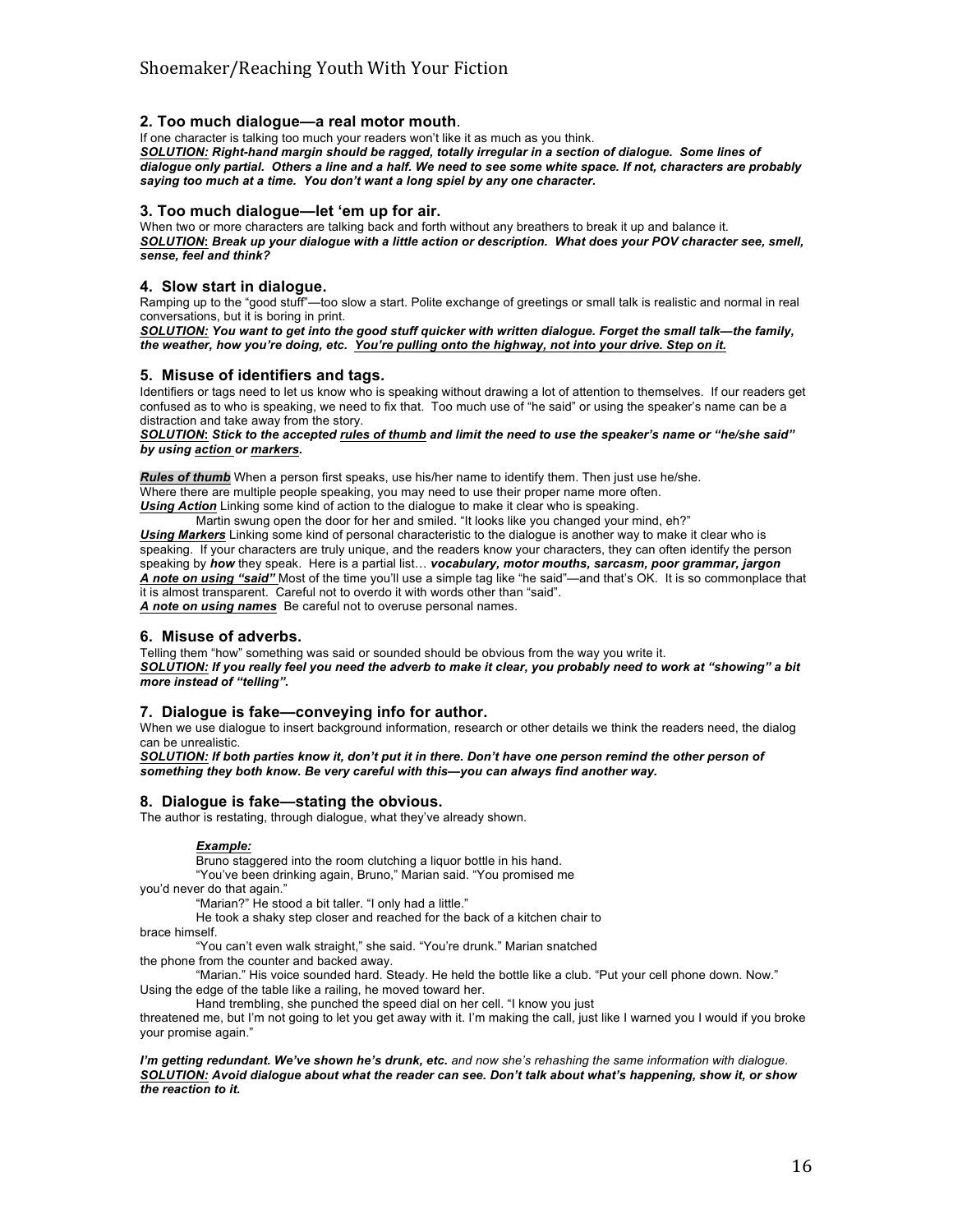#### *Example:*

Bruno staggered into the room clutching a liquor bottle in his hand. Marian felt her stomach tighten and she balled her hand into a fist. "You

lied to me."

"Marian?" He stood a bit taller. "I only had a little."

She eyed the bottle. Empty. *Just like your promises.*

He took a shaky step closer and reached for the back of a kitchen chair to

brace himself.

Marian snatched the phone from the counter and backed away.

"Marian." His voice sounded hard. Steady. He held the bottle like a club. "Put it down. Now." Using the edge of the table like a railing, he moved toward her.

Hand trembling, she punched in the speed dial number on her cell. "I

warned you what would happen if you broke your promise."

#### **9. Dialogue is fake—too much like Hollywood.**

Trying to be too cool, melodramatic, or using clichés. Characters need to relate to each other, not just recite flashy lines. *SOLUTION: Instead, use body language or other ways of expressing emotion rather than dialogue that is too dramatic. Also, avoid clichés unless that type of talk is what characterizes the person talking.*

#### **10. Dialogue Doesn't Fit the Character**

If my character is a child or a teenager, be sure writing is the way they'd say it. *SOLUTION:* **Let target audience read it, or ask "how would your friends say . . ."** *Be Careful***—not talking about making the dialogue trendy, though.**

**11. Dialogue too close to real life conversations.**Many times writers strive to make dialogue **REALISTIC—**Just like real conversations. That's exactly where you can make a mistake, if you're not careful. *SOLUTION: Dialogue needs to be different from real conversations. We don't want our dialog to be "true to life" realistic.* 

#### **FIVE ways real conversations fall short of good dialogue.**

**A.** *Random—there isn't a real goal to it.* Two people can spend an hour on the phone talking about their day, catching up on news, rambling on and on. If you try that with your dialogue, you're going to *bore or frustrate* your readers. *You want to have a conversational goal with your dialogue. A point.* 

**B.** *Boring and slow***—if you're really trying to be realistic.** Eavesdrop and listen to how people really talk. It's often filled with "um" and "ah", or "Gee, I just forgot what I was going to say", or "Now, where was I?" *Dialogue can't bog down in our writing. It must make us—-curious, tense, excited, interested, laugh*

**C.** *Avoids conflict with the person they're talking to.* Not always, of course, but as a general rule when you're talking to a friend or acquaintance you don't look to start a disagreement. *On the other hand, when you're writing dialogue, you want to create conflict.* You want two people talking who have **different** or **opposing goals.**

**D.** *Don't generally end in a disastrous way.* Most of the time in real life conversations, you want to have a peaceful conversation with whoever you're talking to. *Misunderstandings and hard feelings* are exactly the kind of disasters you want in written dialogue.

**E.** *Dodges real feelings***.** Often guys don't want to share their true feelings. They don't allow themselves to be that vulnerable. *Exposing true feelings* is all part of good dialogue.

#### **OTHER DIALOGUE PRACTICES to AVOID**

**1. Slang/Trendy**- using slang or trendy words and expressions can be dangerous.

**A. It can be very regional**. It may apply or make sense to only one area of the country.

**B. It also tends to change too quickly and will date your story.**

**C. When slang changes, it can take on an entirely new meaning**.

**2. Oddball Spellings/Ethnic pronunciations**- words misspelled, letters dropped and apostrophes added or some other variation of that to indicate a particular pronunciation or mispronunciation.

**A.** It can *slow down* and *irritate readers and editors.*

**B.** It can be *offensive to ethic groups*, etc.

#### **Better way to handle it:**

-Use sentence structure to help differentiate. Maybe faulty grammar. -Possibly use an occasional word to give it the feel, but not the frustration.

**3. Dirty words-** avoid even for "bad" characters. Ephesians 4:29 is clear … so using bad language isn't an option for us.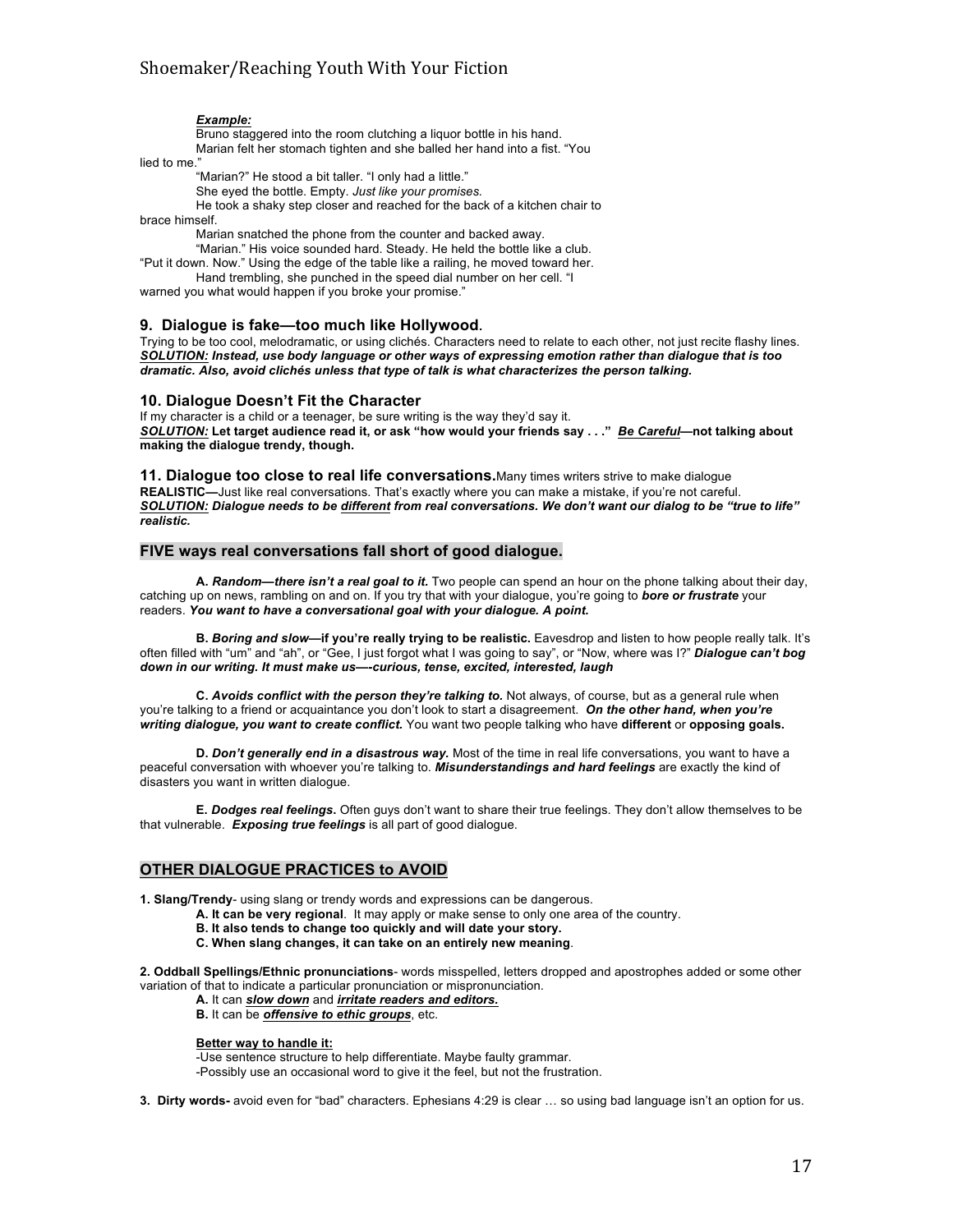### **IMPROVING YOUR DIALOGUE**

#### **1. Have Conversation Goals**

*-What is the point of this conversation? -How does it help reveal a character to the reader? -How does it move the story forward? -How does it create an emotional response in the reader? -Does it set a mood necessary for the story? -Does it intensify the story conflict? -Does it remind the readers just how desperate your character is to achieve their goal?*

**2. Cut the Chatter—keep dialogue short & snappy** We can have a tendency to write more dialogue than is really needed.

**Example:** "I think this is the way." Martin took the corner slow, scanning the street for anything he recognized. The trouble was everything looked familiar. Maybe he'd already been down this street with all the circling he'd done. "Yeah, this looks right."

Ryan strained to see the street sign. "Are you sure about that?"

"As sure as I'm going to be."

"That didn't sound very convincing." Ryan picked up the map again. "The fact is I think we're lost and you're not willing to admit it."

#### *Try to weed out unnecessary words…*

"This looks right." Martin took the corner slowly, scanning the street for anything he recognized. The trouble was everything looked familiar. Maybe he'd already been down this street with all the circling he'd done.

Ryan strained to see the street sign. "You sure?"

"Pretty sure."

"Great." Ryan picked up the map again. "We're lost."

#### **3. Cut the Chatter—save some for later***. Don't let characters beat every subject to death.*

#### **4. Keep the Sequence Right When You Portray Reactions**

-You need to make them realistic as far as the order in which they occur. -Reactions can be complex, but here's the rule of thumb. **The order of your reactions must generally be A. Feelings B. Action C. Speech**

#### **5. Keep Your Dialogue Between Two People Whenever Possible**

When you have *three or more people* in a conversation, identifying who is speaking will take more work for you *and* the reader. *Try to get the conversation to one-on-one.* 

#### **6. Ping Pong Principles**

*Sol Stein in his book How to Grow a Novel says this;*

*". . . dialogue is not an exchange of information but a kind of game in which the opponents try to gain an advantage over each other."*

*Think about the game of ping pong.* The routine part of the game, where one person hits the ping pong ball and another returns it, is much like dialogue. -You work with a stimulus/response type basis. -One person says something. That is the stimulus. -The other person responds or reacts. -When two people play ping pong, the game gets more exciting when each player is trying to win.

*In order for someone to win at ping pong, they need to gain an advantage over someone.* They'll **smash it down**, put a **spin on it,** or try to return the ping pong ball in a **different direction,** off to the corners, to catch the other player off guard.

*When writing dialogue, we're going to use ping pong techniques.* The idea is to surprise the reader with the direction of the dialogue. That keeps it interesting.

**A.** *SLICE it.* Like putting a spin on a ping pong ball so when it lands it veers off unpredictably, the speaker suddenly goes in a different direction than they were just going in the same conversation.

#### *Example:*

Ryan has just finished auditioning for a small part in a local play.

He goes back to sit next to his friend, Martin, in the front row while others in the audience cheer, whistle and clap.

Ryan sat down in the front row next to Martin and smiled. "Can you believe this?" He turned and waved at the crowd. "They loved me."

"RY-AN, RY-AN, RY-AN, RY-AN." The crowd broke into a chant.

Ryan shrugged. "My performance must have been brilliant." He stood and faced the crowd. Raising both hands over his head, he did a little victory dance.

The chanting and cheering thundered through the auditorium.

Martin motioned him back to his chair. "Sit down, idiot."

"Idiot?" Ryan pumped his fists in the air. "I'm a natural. Why else would they cheer like this?" Martin pointed. "You're zipper is down."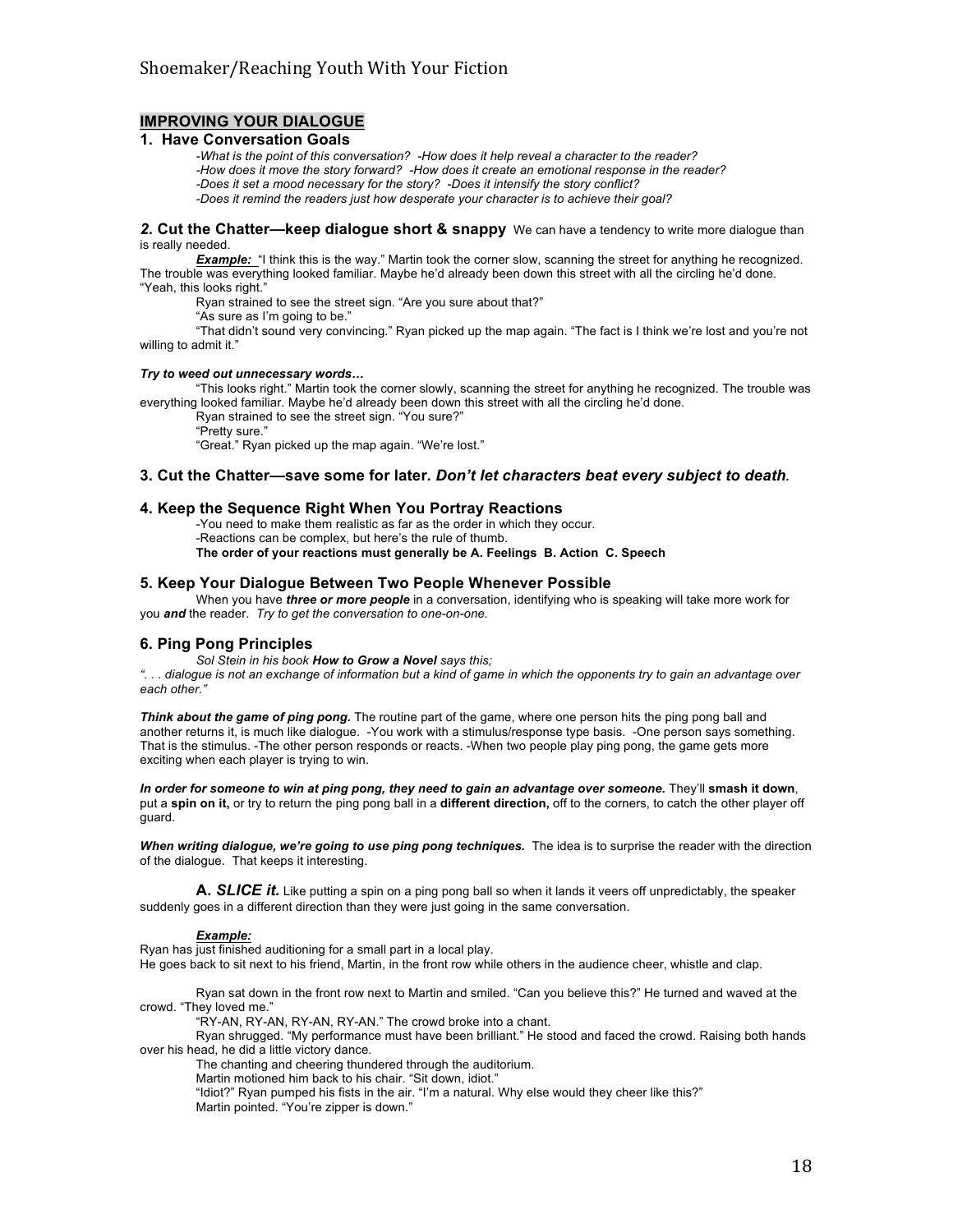**B.** *SLAM it.* Like smashing the ping pong ball for a spike, *a normal conversation takes on a fierceness. Example:*

Robbie didn't even look up when his mother entered the room. He studied the crossword puzzle like it held the key to life.

"You're up early." Mom threw open the drapes. "And why not? It's a beautiful day."

It wouldn't be for long, now that his mom was up.

"I'm so happy you're back from college," his mom leaned over and kissed the top of his head, "things can get back to normal around here."

Robbie tried to focus on the puzzle. "Normal?"

"Absolutely." His mom picked something off his collar and flicked it away. "You'll talk to your old boss at the plant about getting your job back. And we won't let him put you back on the night shift either."

Robbie tapped the newspaper with his pencil. "What's a three letter word for 'overbearing'?"

"This is no time for games." She straightened the pillows on the couch. "I'm only concerned about you getting your job back."

Robbie put his pencil down. "I'm not going back to the plant." He took a deep breath and let it out slowly. "I signed up with the recruiter before I left school."

"You *what*?" His mom swayed just a bit, but recovered quickly.

"I'm going to be a marine." He sat a little straighter.

"You're too good for that."

Robbie did his best to smile. "They're looking for a few good men, right?"

"Dumb men is more like it." His mom walked to the picture window and stood there for a moment with her back to him. "I've got big plans for you."

"I've got some plans of my own."

She turned to look at him. "Your father will have something to say about this."

"He already has. Signing up was his idea."

Her mouth opened slightly, as if she were about to say something but thought better of it. She smiled, but it looked forced. "What about your friends? Why would you want to leave them?"

Standing, Robbie tucked the crossword into his back pocket. "I don't want to leave my friends. I just want to get away from you."

#### *We took a fairly normal conversation and WHAM, propelled it into a certain fierceness.*

#### **Notice they came into the conversation with opposing goals, although Robbie's mom wasn't quite aware of how different her son's goals were.**

-Mom is the manipulator. She wants to maintain control. -Robbie wants to break free. He's going to end her reign over him.

*Like a ping pong game, he slams one at her, and slices it at the same time.* 

"I'm not going back to the plant." -I'm calling that a *slam*. "I signed up with the recruiter." -I'm calling that a *slice.* (Whether it is a "slam" or a "slice" isn't important, just that you use it.)

#### *We go back and forth. In the end Robbie is back one more time.*

He winds up and **slams** it and maybe even **slices** it at the same time. *"I just wanted to get away from you."*

**C.** *SLASH it.* Like hitting off to one corner or the other in ping pong, the conversation seems to be going one way, but one or both characters keep *heading it in a different direction other than where it was expected.* This is often done to keep the other person off balance or to get the upper hand.

#### *It may be an indirect response.*

-A question is asked, but not answered.

-A direct answer is avoided. This adds to the interest of the dialogue.

-An indirect answer is often more interesting than a direct one.

#### *Example:*

Brad jogged across the courtyard to catch up to her. "Hi Katie. Why didn't you return my call last night?"

Katie didn't slow her pace. "I'm running a little late for class." Brad fell in step alongside her. "I was hoping we could go out tonight."

"I must be in a daze," she said. "I didn't even see you coming."

#### *Brad is asking a question that she isn't answering. She's hitting the ball off to the corners. This makes you wonder what's going on here.*

#### *-Is she totally distracted? Is she really trying to avoid Brad? Is she afraid of him? This creates interest. Example:*

"Hi, Honey." Allan set his laptop on the table and put his arms around his wife. "You know what I'm thinking about doing later, after the kids are in bed?"

Helen gave him a peck on the cheek and slipped out of his arms. "You're home early. How was work?"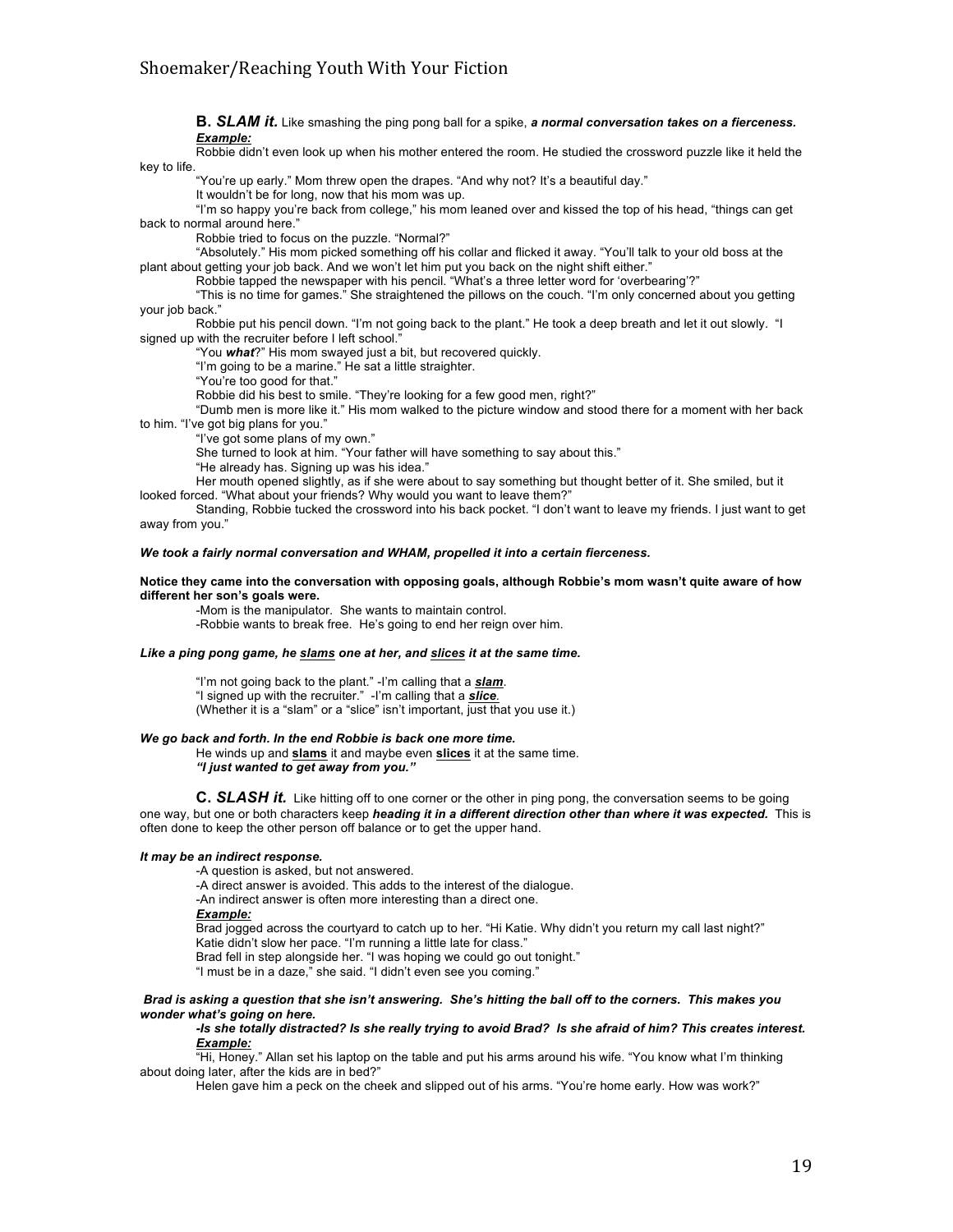#### *We're hitting the ping pong ball to the sides of the table.*

-Indirect answers -Questions asked but not answered -Answering a question with a question.

#### *Another variation of slashing, of hitting to the corners, is where one or both parties try to control the conversation.*

-Often they do this by verbal sparring.

-They're trying to get the upper hand in the conversation.

-We also might do that with a clever response. It isn't a slam, and it doesn't spin unpredictably, but it keeps the other person off balance.

#### *Example:*

Neil sauntered over. "You know how close you are to getting clobbered?" He held his hand up with his forefinger nearly touching his thumb. "About this close."

Andy smiled. "And that's about how scared I am."

# **BELIEVE IT OR NOT Plausibility and Fiction**

## **OUR STORIES NEED to be BELIEVABLE**.

Anybody can write something that doesn't seem believable. **It takes a skilled writer** to take something that is not real, is not true, and **make it seem both real and true**.

#### **READERS WANT STORIES to be BELIEVABLE**.

#### They want a **break from their own reality**.

Readers want a story that will help them **suspend belief.**

"But while there is unlimited range of where we can take readers, and an unquestioned desire on the part of our readers to believe in the story world, it must be done right. *Everything we write must seem totally and completely believable."*

## **IF WE FAIL to MAKE EVERY ASPECT BELIEVABLE …**

## **there will be a disconnect in the readers mind**.

We *rip them out of their story world* and tell them *this is just a story.*

Or we *insult their intelligence* … "Do you really expect me to believe this?"

*"We never want readers ripped out of the story experience any more than Disneyworld has signs around reminding you that work and bills and problems await you when you leave their grounds. They don't want anyone ripped out of the Disney experience before they leave the park."*

#### *And you don't want anyone to get ripped out of your story experience while they're still reading your book.*

It can be enough to cause them to *stop reading*, *give it a bad review*, or miss the *deeper lessons you hoped to convey with your story.*

#### **So what are some things to watch for?**

- **A. Timelines** -Could this really happen given that amount of time. Should it be quicker or slower?
- **B. Reactions** Is that what that character would say/do in this situation?
- **C. Non-reactions** -How could he not react to that? (Interior thought/verbal comment/action)
- **D. Impossibilities** -They could not physically do that.

**So about every detail, action, reaction, dialogue, interior thought ask yourself ...** 

*-Is this BELIEVABLE? -Could this REASONABLY HAPPEN the way I have it written?*

*-Would my character do it THIS WAY, given the circumstances? In other words, am I being true to my character? -Is it POSSIBLE? -Is it PROBABLE?* 

#### **What are some ways to overcome plausibility issues?**

#### **1. Let a character in the story question the things that might seem unbelievable.**

*"This is crazy. This is insane. This kind of stuff doesn't happen in real life."* And since the character is challenging the issue that stretches the believability, the reader doesn't have to. And as the character accepts the bizarre truth, the reader does as well.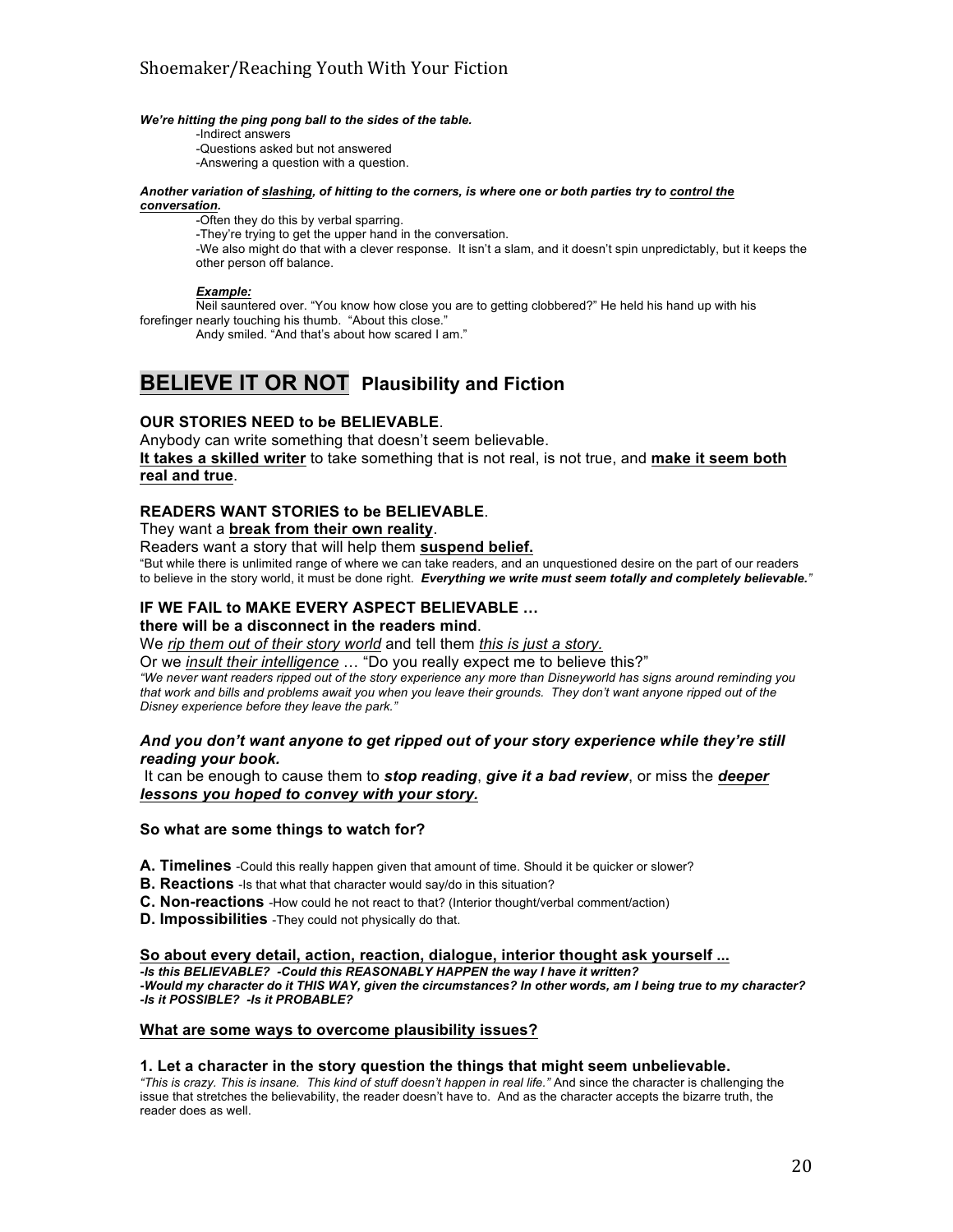**2. Anticipate the areas that will be harder for a reader to swallow, and give subtle explanations, very brief, and not obvious, that will help them over those hurdles.**

**3. Trust your gut. If you think an area might be off, trust that instinct. Find a way to make it believable.**

# **Avoiding Hokey Christian Fiction**

**Often Christian fiction can be downright hokey.**

*-Stories seem forced, unrealistic*

*-Stories are incredibly predictable* and often come across as trite

*-Agenda driven* … abortion, salvation, racial reconciliation, human trafficking

*-Things too conveniently get all worked out* with a simple prayer

*-Sacrificial death*There is nobody like Jesus, yet so many try to write in a "Jesus figure."

**All of this comes together or comes across as hokey. Predictable. Ho-hum. Substandard. Unrealistic. Agenda-driven.** 

*"Like cheesy Christian movies, hokey Christian writing will fail to move the reader. As a result, the reactions you're hoping to get in the readers won't likely be there."*

## **Suggestions for better, more believable Christian fiction**

*A. Write with excellence*. We want our fiction to be great in the marketplace, not just the Christian marketplace.

*B. If self-publishing, pay for a good edit from an excellent author or skilled editor***.** I'm not talking about a friend who will look for typos. It goes deeper than that. They must look for the hokey elements, the disconnects, the plausibility, the writing skill, etc.

*C. Don't think you must have a Jesus figure.* There was only one Jesus. Sometimes we have to stop trying to make any one character like Jesus.

*D. Don't imagine you need a conversion scene in order for the book to be an effective tool in the Lord's hand.* Bring them to the point … but not necessarily the conversion scene.

*It is very hard to write a conversion scene that comes across as natural, believable, and not*  agenda-driven. Consider a note from the author at the end of the book if you think you must have *it.*

### *E. Characters should be real in every way.*

-Not gorgeous/handsome but ever-so-slightly flawed -They need flaws. Worries. Doubts.

**F. Be real, but not** *real stupid***.** Some Christian fiction authors seem intoxicated with a sense that they are being real. Edgy. Gritty. So they a add language. They add sex. That's not being real. That's being real stupid. Keep it clean. You don't need sex in your fiction. Keep it clean. You don't need foul language to be real. Eph. 6:29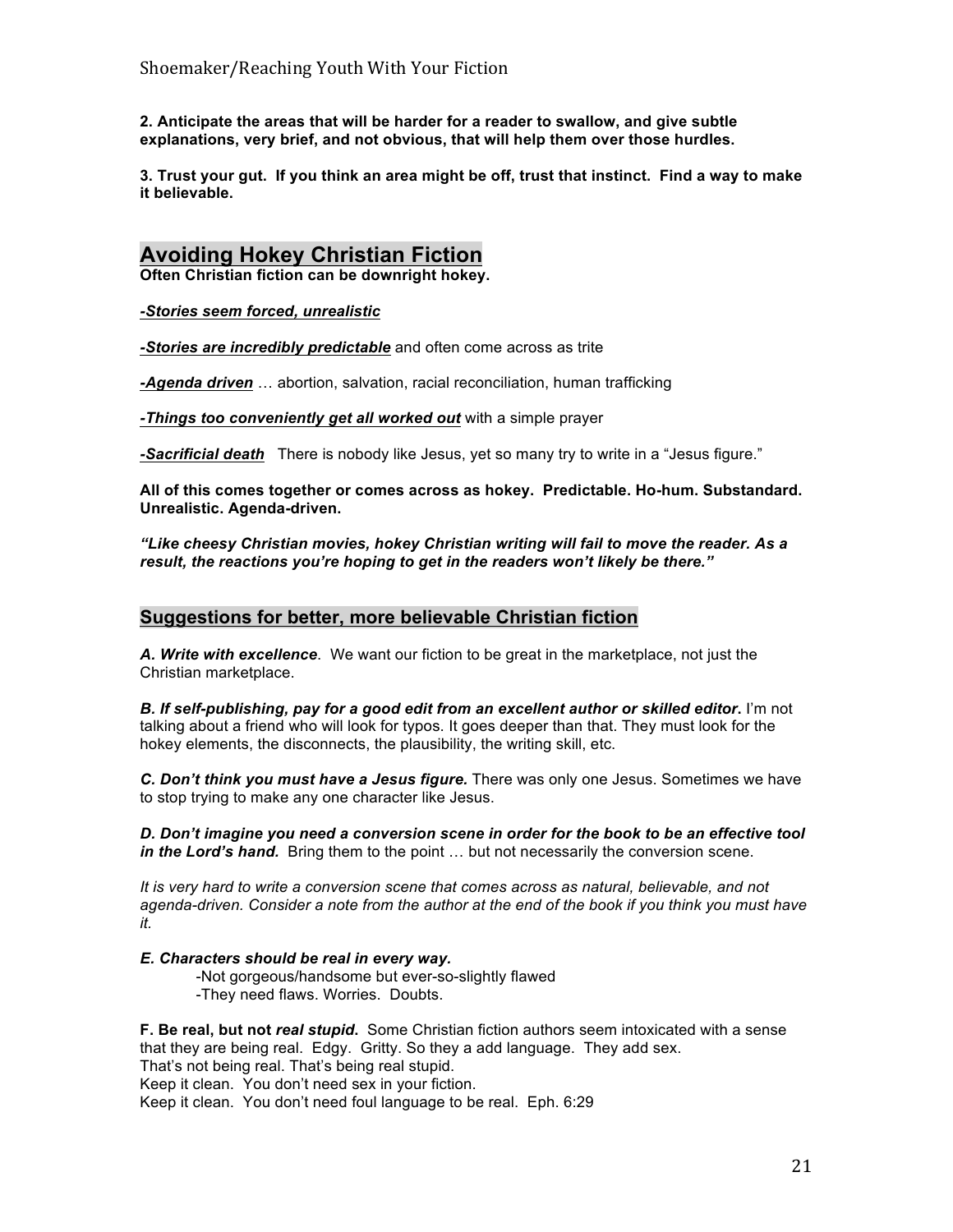*It is the real characters*—who make the story "real", not foul language or sex. *It is the plausibility of the story* that makes the story "real", not foul language or sex.

*"Give them truth. Give them wisdom. Give them treasure … not trashy writing."*

*G. For characters opposing Christianity or Christian stands, make their arguments strong and compelling.* It will identify with skeptics more. Argue both sides of the issue, and the truth will likely win out as the story plays out.

*Are you writing a great Christian story?* It will likely be agenda-driven.

*Are you writing a great story, and one or more of the characters are Christians?* Likely it will be real and powerful. Do you see the difference?

*PLOTTING and CHARACTERIZATION*

**Your fiction is about characters & what happens to them**

**VERY EARLY in your story your PLOT needs to come out. In his book,** *Plot and Structure***, James Scott Bell lists FOUR QUESTIONS in the minds of readers …**

- -

*A. What is this story about? B. Is anything happening? C. Why should I keep reading? D. Why should I care?*

**Our PLOT addresses these things … to keep them reading we need to do it in an outstanding, compelling way.**

## *The Three Act Structure*

In it's simplest form, most good fiction plots fit into a 3-act structure.

**Act 1- Beginning**- We are introduced to a character and confronted with a problem or a goal to which the character reacts.

**Act 2- Middle**- The character struggles with how to handle this problem or attain this goal, experiencing success and failure.

**Act 3- End**- The character wins or loses, resolution results and the character likely changes or gains insight in some way.

There are many fiction formulas available. Often they take the THREE ACT STRUCTURE and expand it to include more elements.

## *The HERO'S JOURNEY . . .a classic plot model or structure for fiction.*

## *ACT 1*

#### *1. The ORDINARY WORLD*

*-Introduce your hero in their REGULAR LIFE. -Sound of Music . . . Maria's life in the convent.*

#### *2. The hero is CONFRONTED with a CALL*

*-A CALL to ADVENTURE. A CHALLENGE. A PROBLEM. A CONFLICT. -Maria challenged to leave the convent to be a Governess.*

#### *3. The REFUSAL of the CALL*

*-DENYING IT. I don't know if I can do this . . . or want to. But it is FORCED on the Hero. -Maria doesn't want to leave this world . . . BUT SHE IS FORCED TO GO.*

#### *4. CROSSING the THRESHOLD*

*-Stepping into the OTHER WORLD . . . deciding to take it head-on. -Maria seeing Von Trapp's estate, but with determination sings and runs to the door.*

## *ACT 2*

### *5. TESTS, ALLIES, & ENEMIES*

*-They're on the journey, but the road has trials & trouble. Villains are met. Enemies. -Allies are met and formed. Things keep the hero from getting what they want -Maria, some of the kids START as enemies. Captain & Baroness, too. Allies form.*

## *6. The APPROACH TO THE INMOST CAVE*

*-The ENEMY RAMPS UP THEIR GAME. Truth revealed that rocks the hero's world. -Maria confronted by Baroness . . . and runs to the convent*

#### *7. The ORDEAL*

*-The BLEAKEST MOMENT. All SEEMS LOST. The hero hits ROCK BOTTOM. -Maria returns to the family . . . only to find the Captain & Baroness are engaged.*